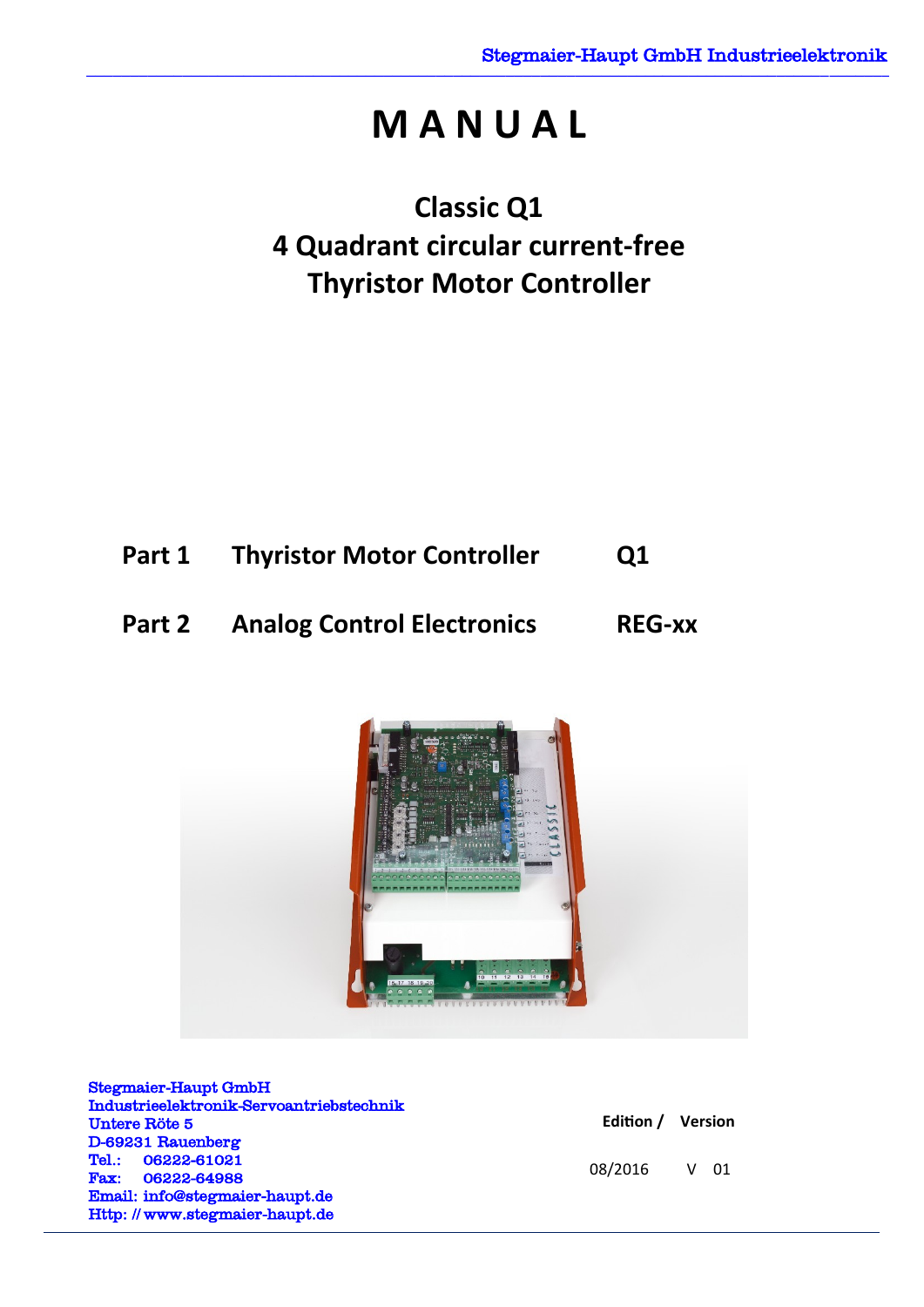# **Contents**

| $\overline{2}$          |     |  |
|-------------------------|-----|--|
|                         | 2.1 |  |
|                         | 2.2 |  |
|                         | 2.2 |  |
|                         | 2.3 |  |
|                         | 2.4 |  |
|                         | 2.5 |  |
| 3                       |     |  |
|                         | 3.1 |  |
|                         | 3.2 |  |
| 4                       |     |  |
|                         | 4.1 |  |
|                         | 4.2 |  |
|                         | 4.3 |  |
|                         | 4.4 |  |
|                         | 4.5 |  |
|                         | 4.6 |  |
|                         | 4.7 |  |
| 5                       |     |  |
|                         | 5.1 |  |
|                         | 5.2 |  |
|                         | 5.3 |  |
|                         | 5.4 |  |
| 6                       |     |  |
|                         | 6.1 |  |
|                         | 6.2 |  |
| $\overline{\mathbf{z}}$ |     |  |
|                         | 7.1 |  |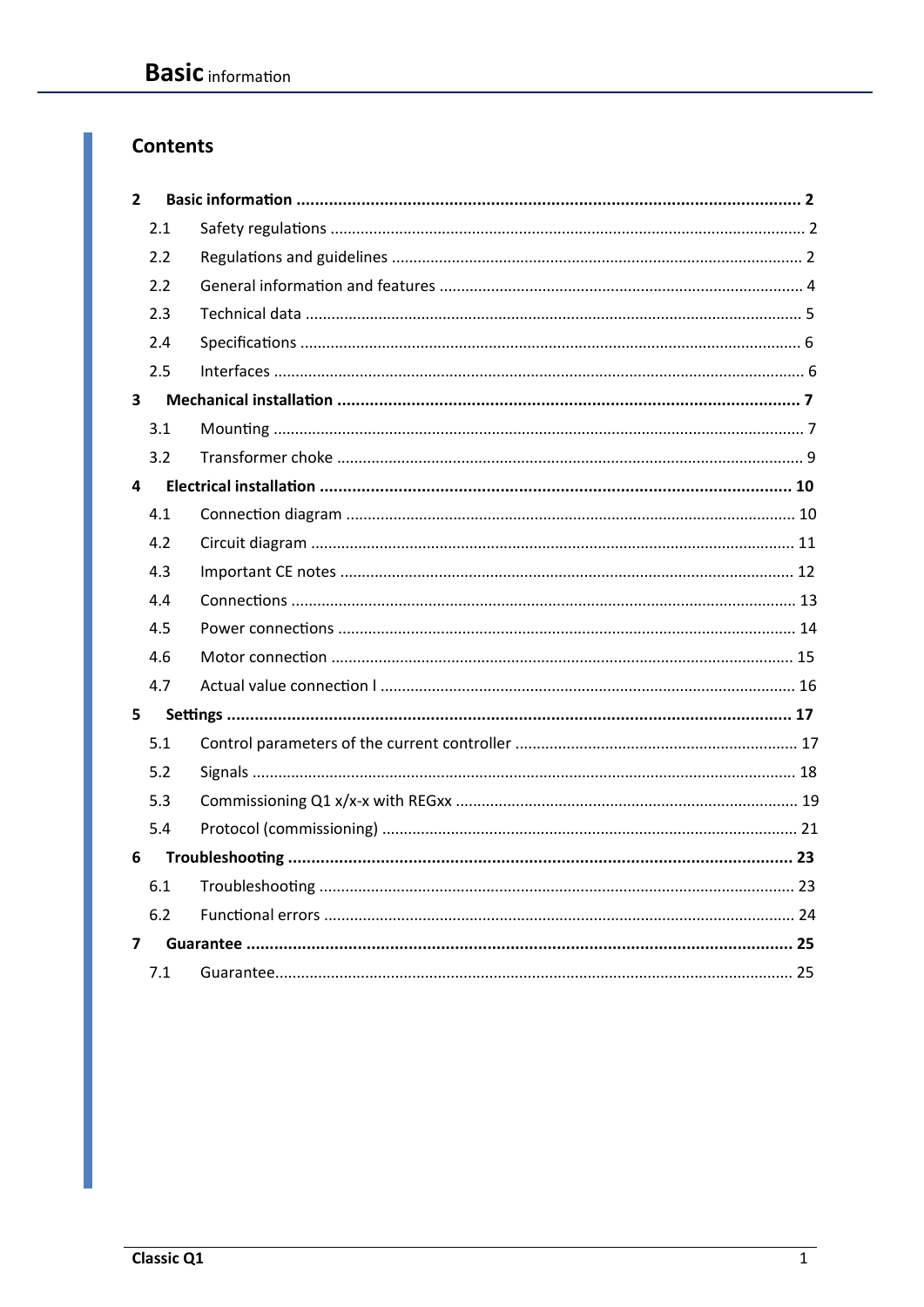- **2 Basic information**
- **2.1 Safety regulations**

# **In principle electronic equipment is not fault proof!**

# **Caution - High voltage**

# **Shock hazard! / Danger to life!**

Before installation or commissioning begins, this manual must be thoroughly read and understood by the skilled technical staff involved. If any uncertainty arises, the manufacturer or dealer should be contacted.

The devices are power electric parts (EB) used for regulating the energy flow in high-voltage systems.

**Protection rating IP00**.

**The control and power connections may be voltage-carrying without the axis operating!** 

**Measure the voltage prior to any disassembly!** 

#### **2.2 Regulations and guidelines**

The devices and their associated components can only be installed and switched on where the local regulations and technical standards have been strictly adhered to.

| <b>EU Guidelines</b>              | 2004/108/EG, 2006/95/EG, 2006/42/EG                 |
|-----------------------------------|-----------------------------------------------------|
|                                   | EN 60204-1, EN292, EN50178, EN60439-1,              |
|                                   | EN61800-3, ECE-R100                                 |
|                                   | ISO 6469, ISO 26262, ISO 16750, ISO 20653, ISO12100 |
| IEC/UL:                           | IEC 61508, IEC364, IEC664, UL508C, UL840            |
| VDE Regulations/TÜV Regulations:  | VDE100, VDE110, VDE160                              |
| Regulations of the statutory      |                                                     |
| accident insurance and prevention |                                                     |
| institution:                      | VGB4                                                |
|                                   |                                                     |

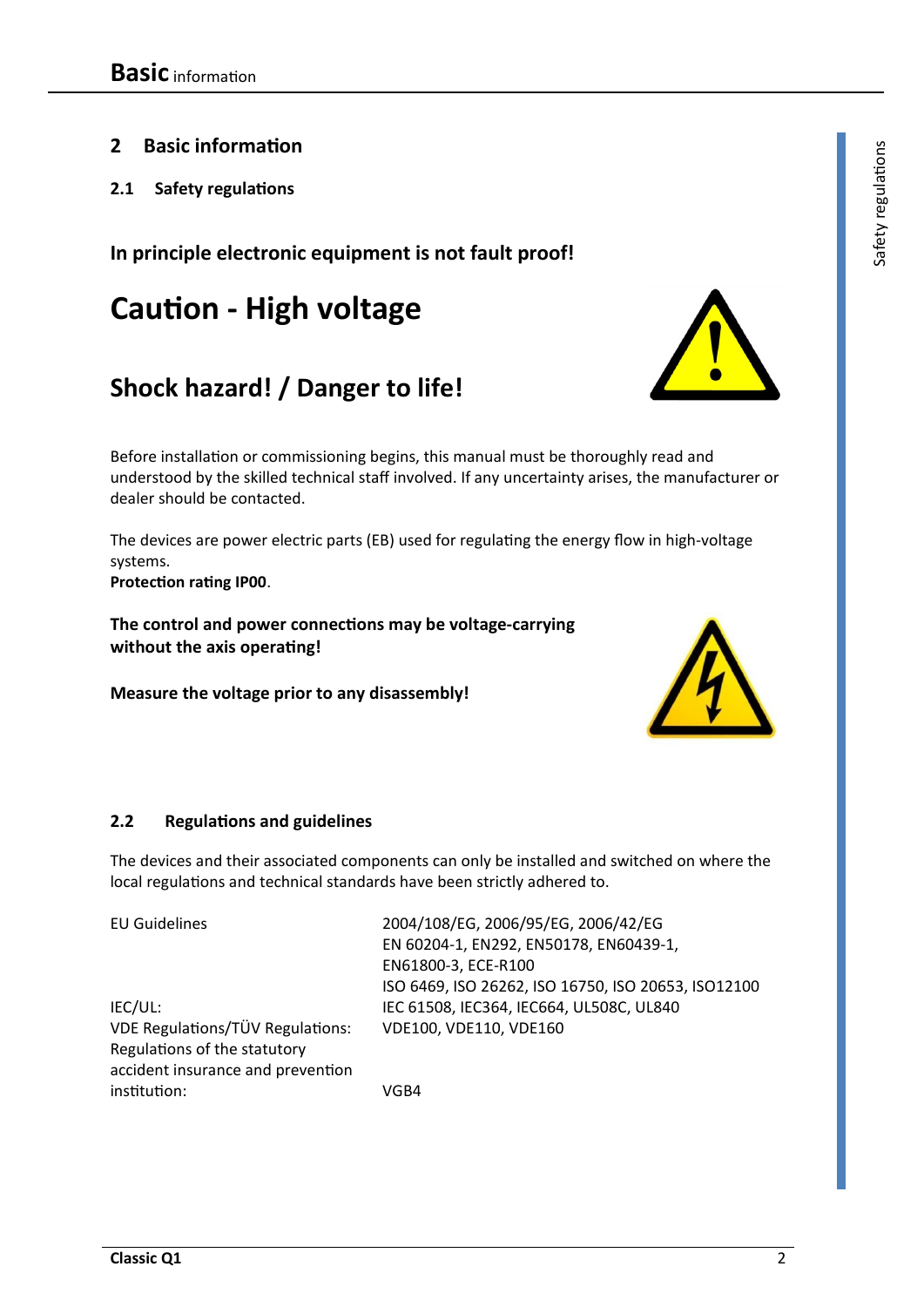# **The user must ensure that in the event of:**

- device failure
- incorrect operation
- loss of regulation or control

the axis will be safely de-activated.

It must also be ensured that the vehicles, machines, equipment, or vehicles are fitted with device independent monitoring and safety features.

Unearthed systems (e.g. vehicles) must be protected by means of independent insulation monitors.

Man as well as property must not be exposed to danger at any time!

#### **Assembly**

- should only be carried out when all voltages have been removed and the units are secured
- should only be carried out by suitably trained personnel

#### **Installation**

- should only be carried out when all voltages have been removed and the units are secured
- should only be carried out by suitably trained personnel for electrics
- should only be carried out in accordance with health and safety guidelines

#### **Adjustments and programming**

- should only be carried out by suitably trained personnel with knowledge in electronic drives and their software
- should only be carried out in accordance with the programming advice
- should only be carried out in accordance with safety guidelines

#### **CE**

When mounting the units into vehicles, machines, and installations the proper operation of the units may not be started until it is ensured that the machine, the installation, or the vehicle comply with the regulations of the EC machinery directive 2006/42/EG, the EMC guideline 2004/108/EG, and the guideline ECE-R100.

On the described installation and test conditions (see chapter 'CE notes') it is adhered to the EC guideline 2004/108/EG including the EMC standards EN61000-2 and EN61000-4. A manufacturer's declaration can be requested.

The manufacturer of the machine or installation is responsible for observing the threshold values demanded by the EMC laws.

#### **QS**

Test results are archived with the device serial number by the manufacturer for a period of 5 years.

The test protocols can be asked for.

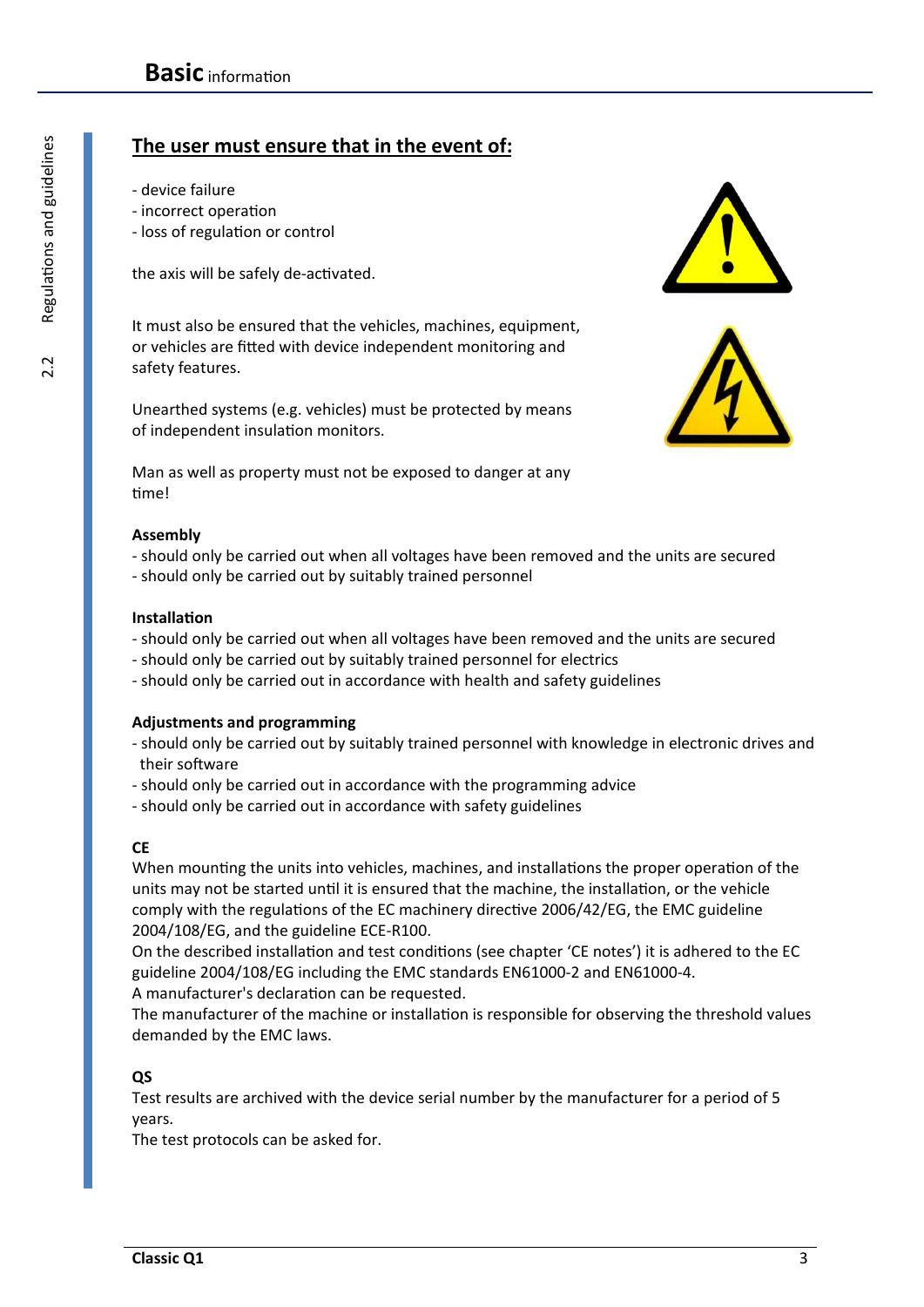#### **2.2 General information and features**

### **This manual description of the basic unit is only valid in connection with the manual for the control electronics (e.g. REGxx).**



- Switch cabinet built-in devices
- Acc. to the VDE, DIN, and EG regulations
- Standard control electronics REG
- Basic device as intrinsically safe power section with current controller
- Uncontrolled field supply unit
- Optional units

#### **Galvanic isolation between**

- Power section and housing
- Power section and control electronics

The distances of air gaps and leakage paths adhere to the VDE standards (>8mm).

#### **Components**

- Completely isolated thyristor modules, comfortably over-dimensioned
- Only components customary in trade and industrially standardized
- LED displays
- Precision trimming potentiometer for precise adjustment
- Dip-switch for the system setting

#### **Features**

- $\checkmark$  Series Classic Q1
- $\checkmark$  Thyristor controller for dc motors
- $\checkmark$  Power range 2.7 to 12 KW
- $\checkmark$  Driving and braking in all 4 quadrants
- $\checkmark$  Energy feedback
- $\checkmark$  Intrinsically safe power section
- $\checkmark$  Fast analog current control
- $\checkmark$  Circular current-free double bridge circuit
- $\checkmark$  Optional uncontrolled field rectifier
- $\checkmark$  26-pole interface
- $\checkmark$  Features of the control electronics used:
- $\checkmark$  see MANUAL REGxx or third-party product
- $\checkmark$  Optional units
- $\checkmark$  Min. torque-free break 10ms
- $\checkmark$  PI-setting by means of two 4-position switches
- $\checkmark$  The control electronics is plugged to the front side and readily accessible
- $\checkmark$  Connecting terminals are used as far as possible
- $\checkmark$  Heavy current connections must be connected via power terminals
- $\checkmark$  The output stage is a counter-parallel double bridge circuit

#### **Anwendung**

 $\checkmark$  DC motors for circular current-free 4Q operation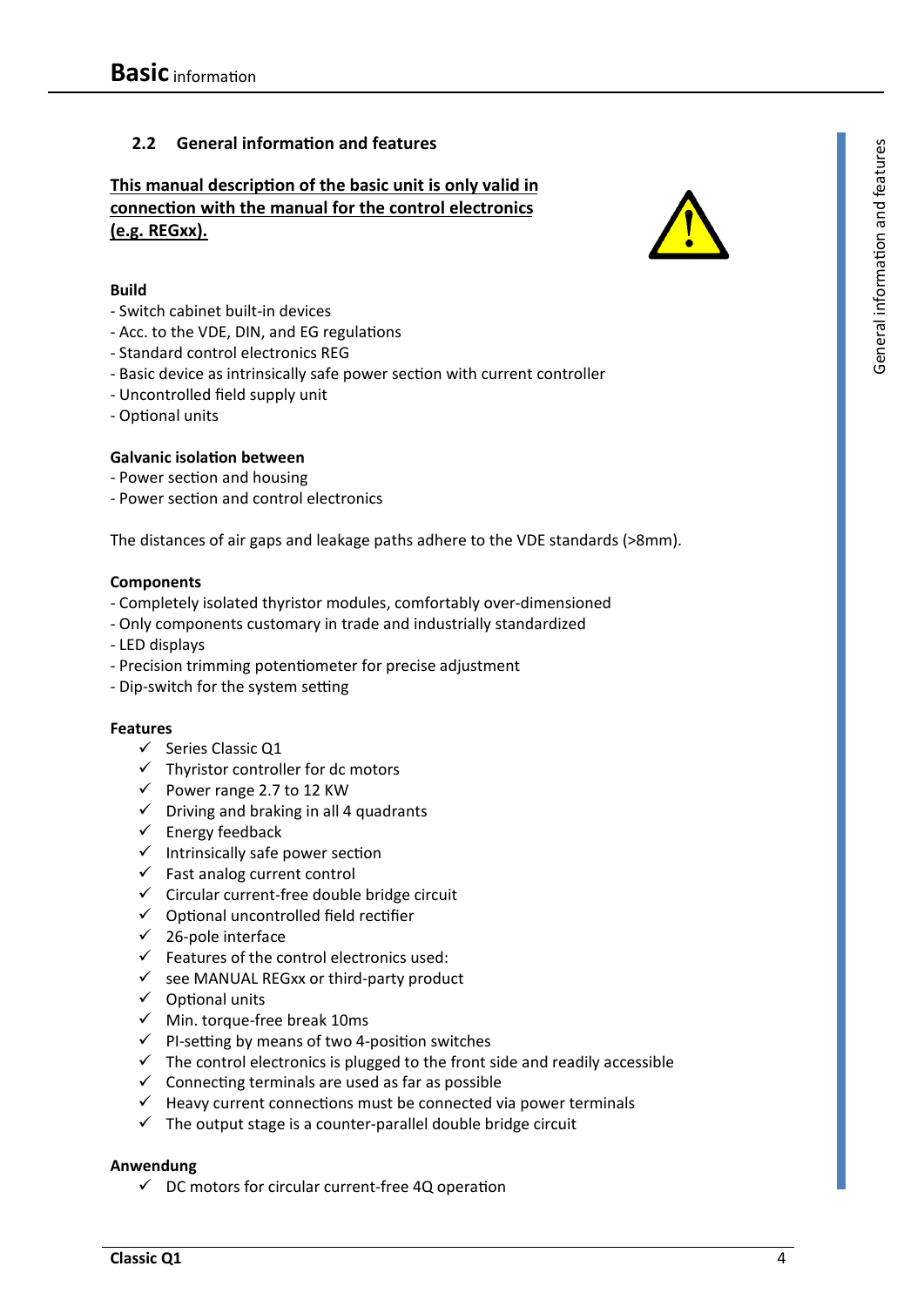#### **2.3 Technical data**

# **Q1 230/180-x**

| Power connection:             | $200250V^{\sim}$     |
|-------------------------------|----------------------|
| Auxiliary voltage connection: | $200250V^{\sim}$     |
| Output voltage:               | $+180V$ <sup>=</sup> |
| Cooling:                      | self cooling         |

| Q1 230/180        |              |                                               | 15          | 25          | 40            |
|-------------------|--------------|-----------------------------------------------|-------------|-------------|---------------|
| Input current     |              | $A^{\sim}$                                    | 16.5        | 27.5        | 44            |
| Output current    | - peak 5s    | $\mathsf{A}^{\scriptscriptstyle{\mathsf{S}}}$ | 30          | 50          | 80            |
|                   | - continuous | $A^=$                                         | 15          | 25          | 40            |
| Electric power    |              | kW                                            | 2.7         | 4.5         | 7.2           |
| <b>Dimensions</b> |              | mm                                            | 200x240x100 | 200x240x100 | 200x240x127   |
| Weight            |              | kg                                            |             |             |               |
| <b>Fuses</b>      | Input        | A                                             | 20          | 30          | 50            |
| (fast acting)     | Output       | A                                             | 35          | 50          | 63            |
| Mains choke       |              | Type                                          | K78-16      | K84-25      | K84-50        |
|                   |              | mH                                            | 1.2         | 0.7         | 0.5           |
|                   |              | Type                                          | El 135A-16  | EI 135B-24  | 150B-40<br>FΙ |
| Motor choke       |              | mH                                            | 33          | 16          | 7             |

#### **Q1 400/300-x**

| Power connection:             |
|-------------------------------|
| Auxiliary voltage connection: |
| Output voltage:               |
| Cooling:                      |

360 ... 440 V $\sim$ 360 ... 440 V~ max.  $\pm$  300  $\sqrt{\ }$ self cooling

| Q1 400/300        |              |             | 15          | 25          | 40          |
|-------------------|--------------|-------------|-------------|-------------|-------------|
| Input current     |              | A~          | 16.5        | 27.5        | 44          |
| Output current    | - peak 5s    | $A^=$       | 30          | 50          | 80          |
|                   | - continuous | $A^=$       | 15          | 25          | 40          |
| Electric power    |              | kW          | 4.5         | 7.5         | 12.0        |
| <b>Dimensions</b> |              | mm          | 200x240x100 | 200x240x100 | 200x240x127 |
| Weight            |              | kg          |             |             |             |
| <b>Fuses</b>      | Input        | A           | 20          | 30          | 50          |
| (fast acting)     | Output       | A           | 35          | 50          | 63          |
| Mains choke       |              | Type        | K78-16      | K84-25      | K84-50      |
|                   |              | mH          | 1.2         | 0.7         | 0.5         |
| Motor choke       |              | <b>Type</b> | EI 135B-16  | EI 150C-24  | UI 120B-40  |
|                   |              | mH          | 45          | 30          | 15          |

(Inductivity for larger armature circuits on request)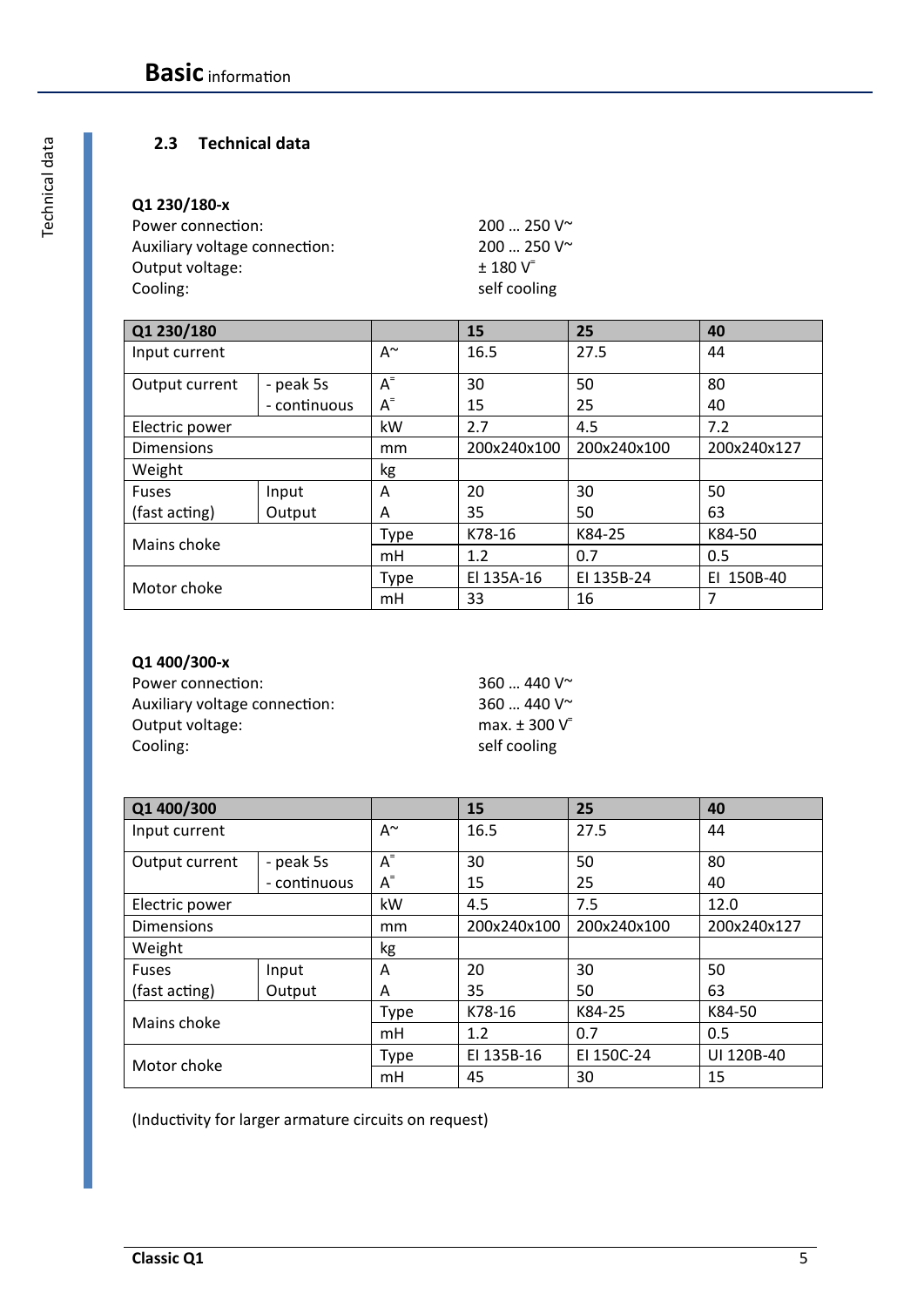# **2.4 Specifications** <sup>s</sup>

| <b>Common specification</b>                    |                                      |
|------------------------------------------------|--------------------------------------|
| Mains frequency                                | 50 or 60 Hz ±5 %                     |
| Protection rating                              | IP 00                                |
| Format                                         | VDE 0100 group C / VDE 0160          |
| Humidity rating                                | Class F acc. to DIN 40040            |
| Site of installation                           | < 1000m above sea level              |
| Operating temperature range                    | $045^{\circ}C$                       |
| <b>Extended operating range</b>                | up to 60°C reduced by 2%/°C          |
| Storage temperature range                      | $-30^{\circ}$ C to + 80 $^{\circ}$ C |
|                                                |                                      |
| Amplification                                  |                                      |
| Input signal                                   | $0 \pm 10 V$                         |
| Output                                         | $0 \pm 200$ % type current           |
|                                                |                                      |
| <b>Enable</b>                                  | $> +10$ Volt                         |
|                                                |                                      |
| <b>Current control loop circuit</b>            |                                      |
| Control precision                              | ±2%                                  |
| Control range                                  | 1:50                                 |
| Over-current limiting                          | 10 Sec. 200 % type current           |
|                                                |                                      |
| Speed control loop circuit (see MANUAL REG)    |                                      |
| Control precision (without actual value error) | ± 0.1 %                              |
| Control range                                  | >1:300                               |

## **2.5 Interfaces**

| Interface control electronics X3 |                     |                           |
|----------------------------------|---------------------|---------------------------|
| <b>Function</b>                  |                     | Connector no.             |
| $+24V$                           | ±10%                | $X3: 1$ and 2             |
| $+15V$                           | ±2%                 | $X3: 3$ and 4             |
| - 24 V                           | ±10%                | $X3: 5$ and 6             |
| $-15V$                           | ±2%                 | X3: 7 and 8               |
| Device zero GND                  | 0                   | X3: 9, 10, 11, 12, 13, 14 |
| I – command value (GND)          | 0                   | X3:15                     |
| I – command value (signal)       | $+10V$              | X3:16                     |
| Current controller enable        | $+10V$ <sup>=</sup> | X3:17                     |
| Disable 1                        | $+10V$ <sup>=</sup> | X3:18                     |
| Disable 2                        | $+10V$              | X3:19                     |
| Not connected                    | not connected       | X3:20                     |
| I (current) actual               | $±5 V=$             | X3:21                     |
| Over-current power section       | $+10V$ <sup>=</sup> | X3:22                     |
| Ignition angle 1                 | $+10V$ <sup>=</sup> | X3:23                     |
| Ignition angle 2                 | $+10V$              | X3:24                     |
| Drive ready BTB                  | $+10V$              | X3:25                     |
| Not connected                    | not connected       | X3:26                     |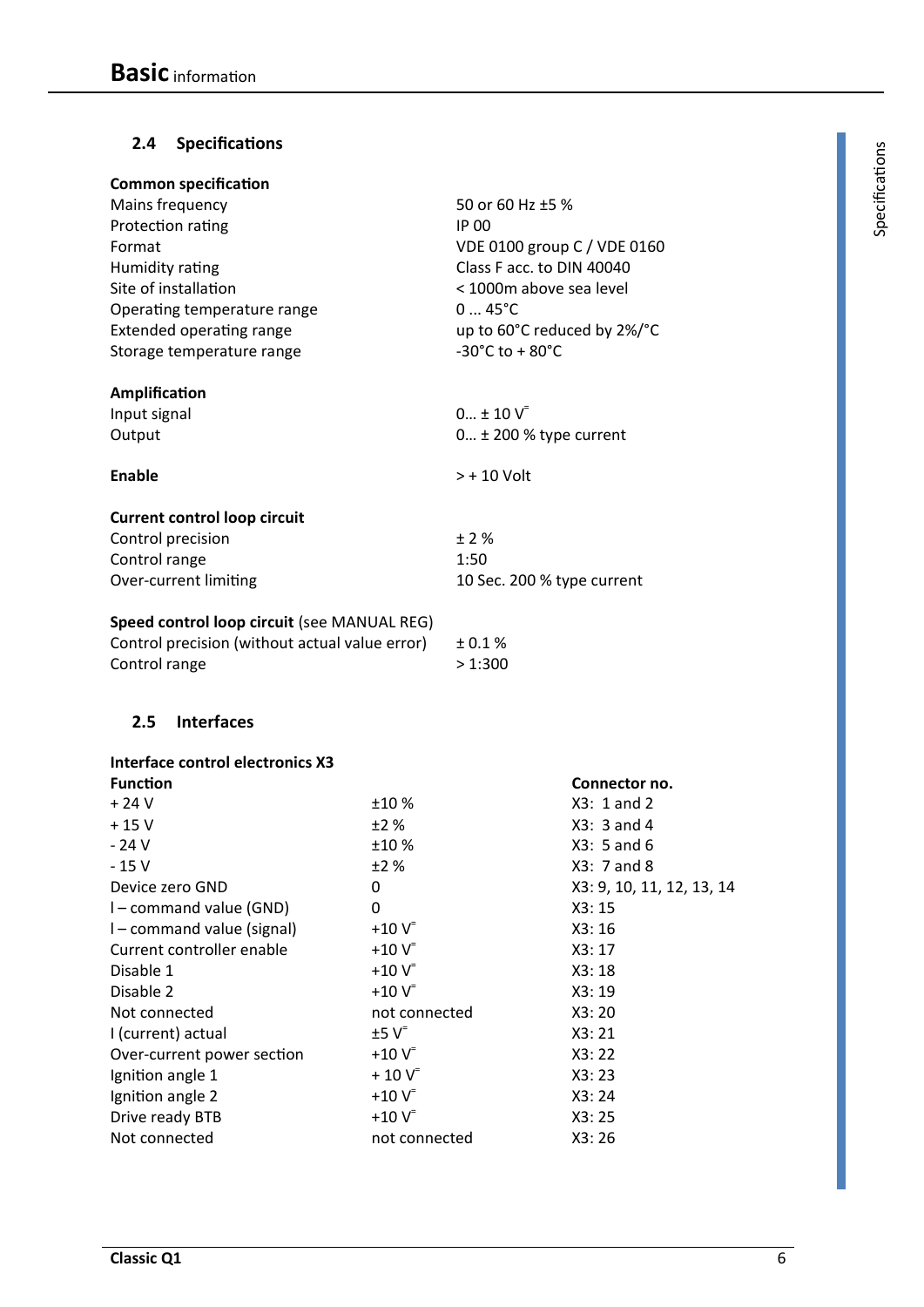# **3 Mechanical installation**

## **3.1 Mounting**



**3-1 ED-Q1-Maßbild-M006-2** 

#### **Adjustments**

| Switch S1             | PI circuitry  |          |                   | <b>Current controller RVI-1</b>                      |
|-----------------------|---------------|----------|-------------------|------------------------------------------------------|
| Switch S2             | PI circuitry  |          |                   | Current controller RVI-2                             |
| Switch S3             | 60 Hz setting |          | Contact 1,2 to ON |                                                      |
| <b>LED displays</b>   |               |          |                   |                                                      |
| Enable                |               | Enable   | green             | enabled                                              |
| Current command value |               |          |                   |                                                      |
| Current controller    |               | $RVI-1$  | green             | control active                                       |
| Current controller    |               | $RVI-2$  | green             | control active                                       |
|                       |               |          |                   | The luminous intensity depends on the trigger angle. |
| Disable logic         |               | Bridge 1 | green             | Bridge 1 enabled                                     |
| Disable logic         |               | Bridge 2 | green             | Bridge 2 enabled                                     |
|                       |               |          |                   |                                                      |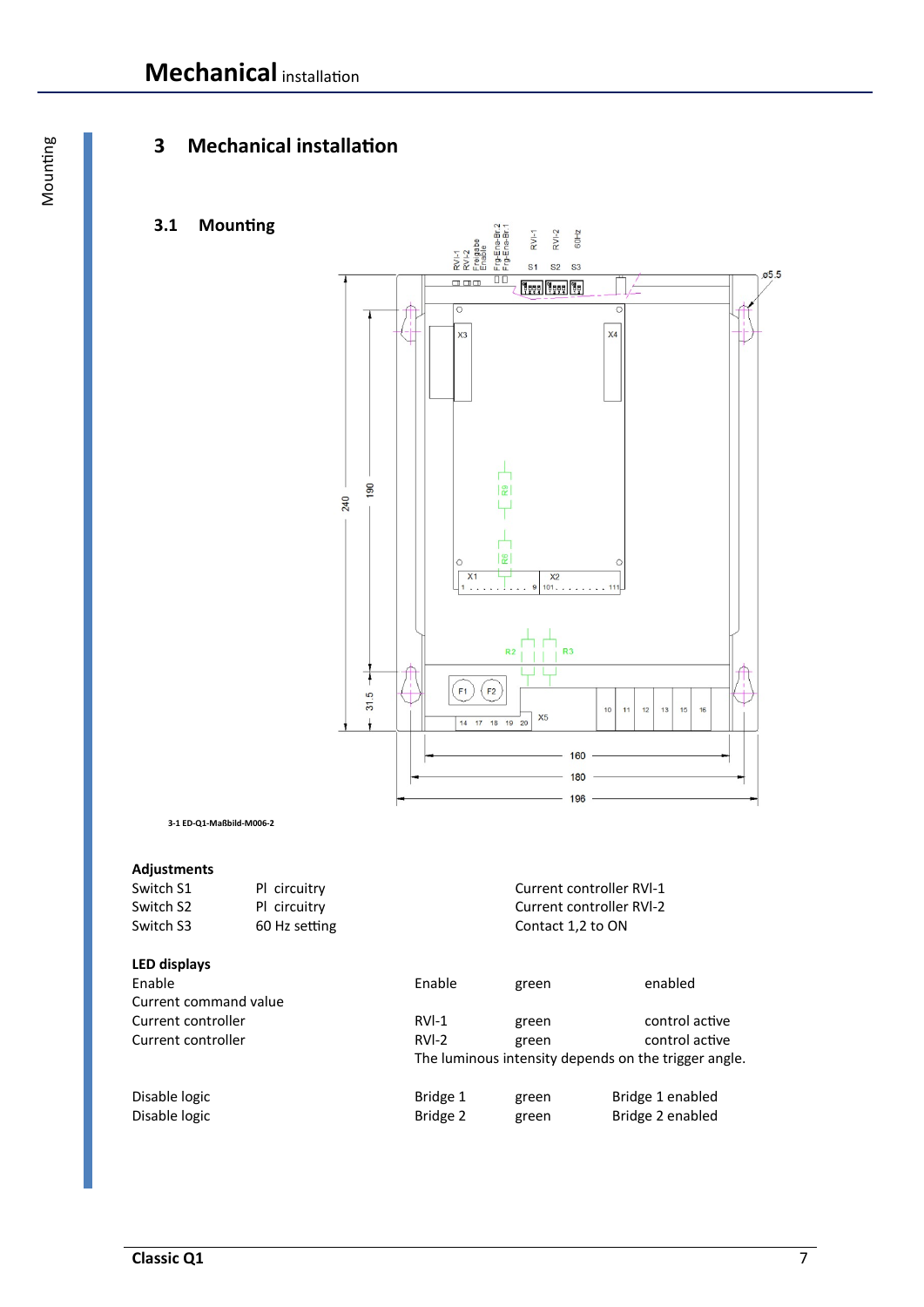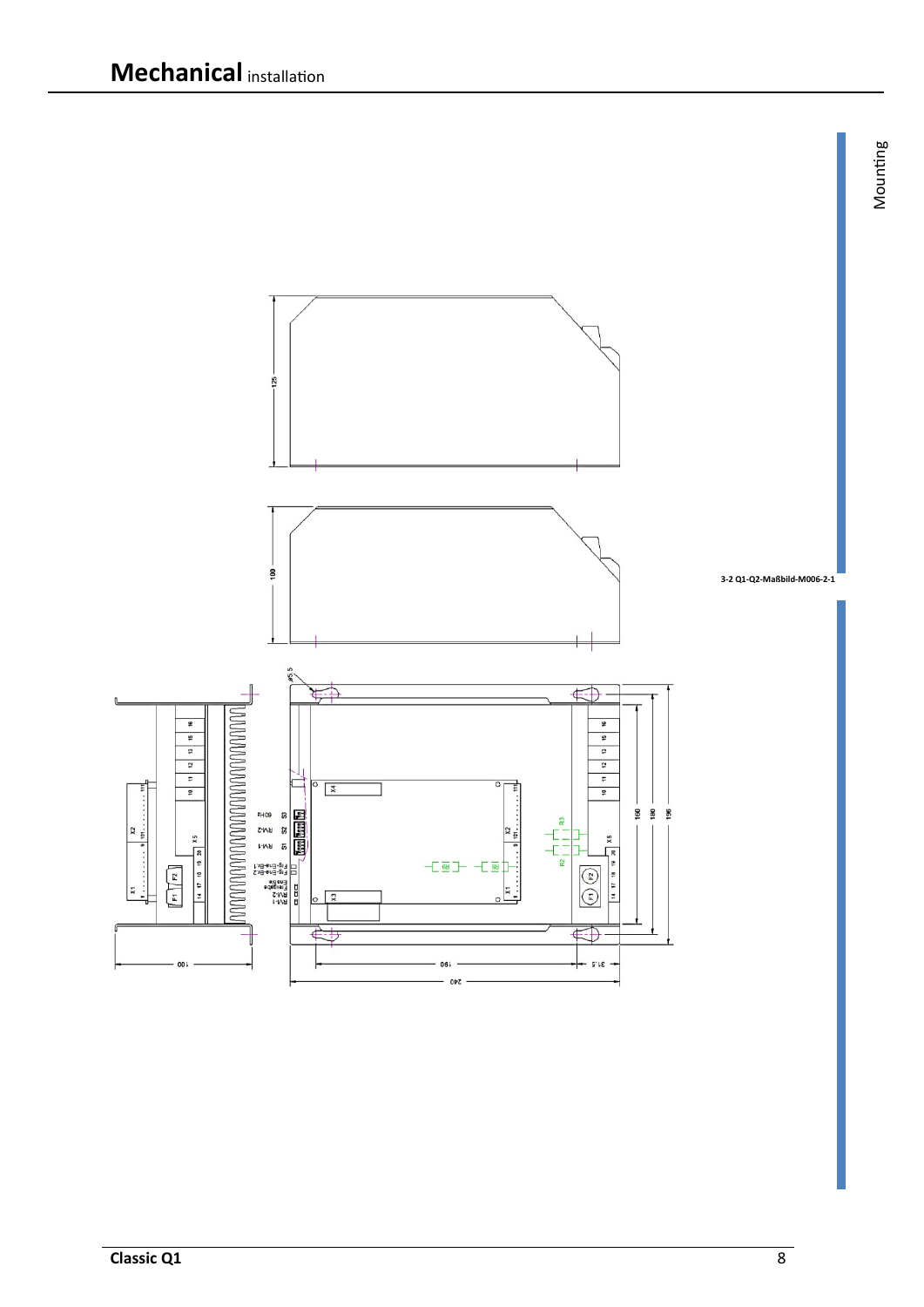# **3.2 Transformer choke**

| Rated current Q1-x-x-   |             | 15          | 25          | 40          |
|-------------------------|-------------|-------------|-------------|-------------|
| <b>Auto-transformer</b> | <b>Type</b> | TU4/70      | TU5/50      | TU5/70      |
|                         |             | UI120-B     | UI150-A     | UI150-B     |
| Dimensions a b c        | mm          | 160x145x205 | 200x130x255 | 200x155x255 |
| Weight                  | kg          | 16          | 21          | 28          |
|                         |             |             |             |             |
| <b>Mains choke</b>      | Typ         | K78-16      | K84-25      | K84-50      |
| Dimensions a b c        | mm          | 72x90x120   | 72x95x122   | 72x95x122   |
| Weight                  | kg          | 1.5         | 1.8         | 1.8         |
|                         |             |             |             |             |
| Motor choke 180 V       | Typ         | El 135A-16  | El 135B-24  | UI 150B-40  |
|                         | mH          | 33          | 16          | 7           |
| Dimensions a b c        | mm          | 115x120x145 | 115x130x145 | 128x132x185 |
| Weight                  | kg          | 7           | 8,2         | 10,6        |
|                         |             |             |             |             |

| Motor choke 300 V | тур | EI 135B-16  | UI 150C-24  | UI 120B-40  |
|-------------------|-----|-------------|-------------|-------------|
|                   | mH  | 45          | 30          | 15          |
| Dimensions a b c  | mm  | 115x130x143 | 128x142x185 | 160x150x270 |
| Weight            | kg  | 8,2         | 12.10       | 16          |

Model UI





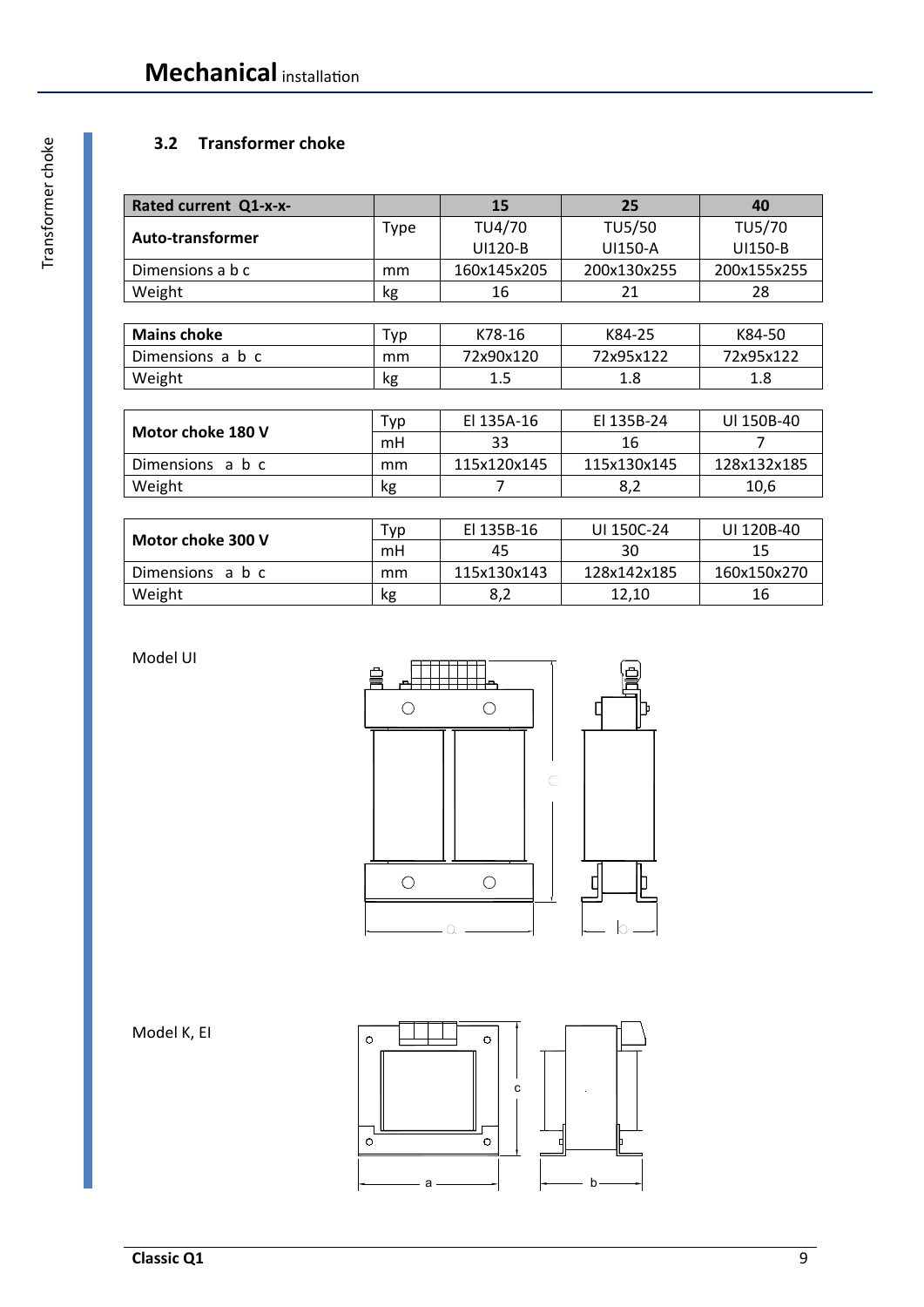# **4 Electrical installation**

# **4.1 Connection diagram**



4-1 **Q1-Anschlussplan-A016-2**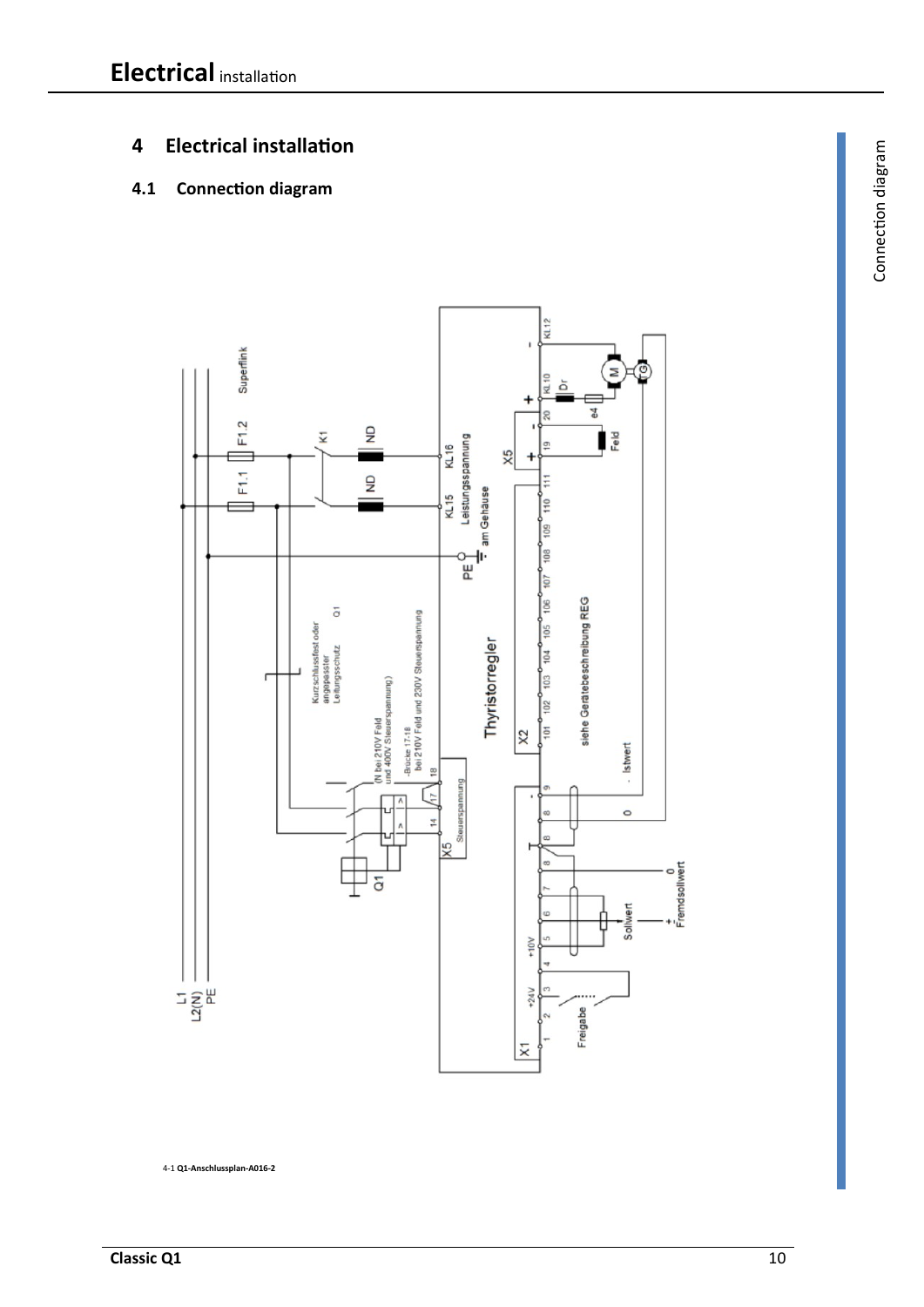# **4.2 Circuit diagram**



**4-2 Q1-Schaltplan-S068-1**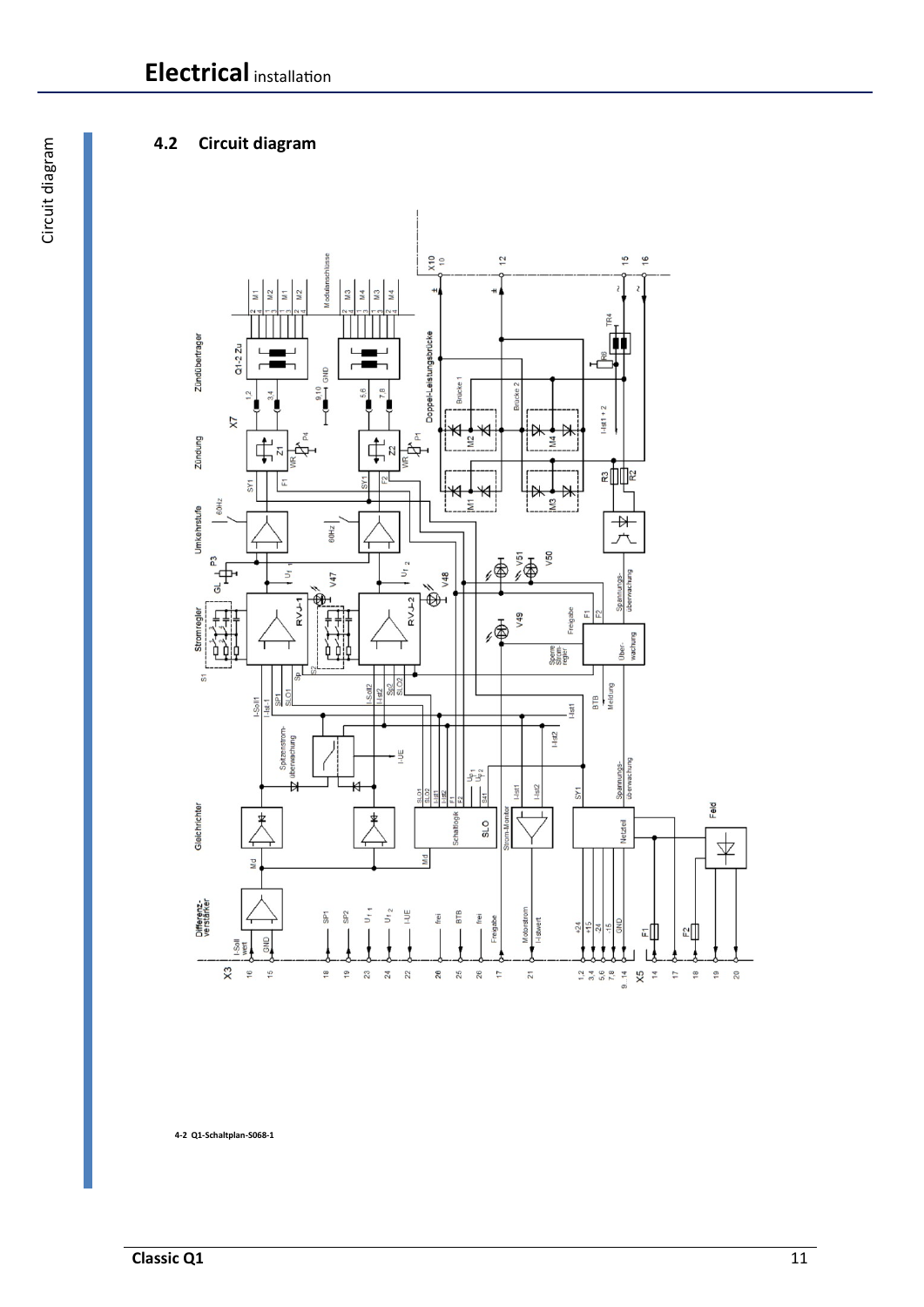**4.3 Important CE notes**<br>
e devices adhere to the EU guidelines 89/336/EWG of the technical EMC standards EN 61000-2<br>
d 61000-4 provided that the following conditions are observed.<br>
The device, the power choke, and the fil The devices adhere to the EU guidelines 89/336/EWG of the technical EMC standards EN 61000-2 and 61000-4 provided that the following conditions are observed.

- The device, the power choke, and the filter capacitors are mounted on a 500x500x2mm mounting plate.
- The mounting plate must be connected to ground using a 10mm<sup>2</sup> wire.
- The motor housing must be connected to ground using a 10mm<sup>2</sup> wire.
- The device ground X1:8 must be connected to the mounting plate using a 2.5mm<sup>2</sup> wire.
- Device PE screw must be connected to the mounting plate using a  $4mm<sup>2</sup>$  wire,  $l = 50mm$ .

#### **Two-phase connection**

Mains choke type: see techn. data Conductor length between device and mains choke <250 mm

Filter capacitors: 0.5  $\mu$ F/600 V $\sim$  2 x 1 $\mu$ F (x) + 2 x 0.5 $\mu$ F (y)

#### **Motor connection:**

Motor conductors: l = 1.5 m, shielded Tacho and all control conductors shielded  $l = 1.5$  m, shielded Shielding connected to PE



KF = Kommutierungsdrossel mit Filterkondensatoren

**4-3 Q1-A-EMV-1**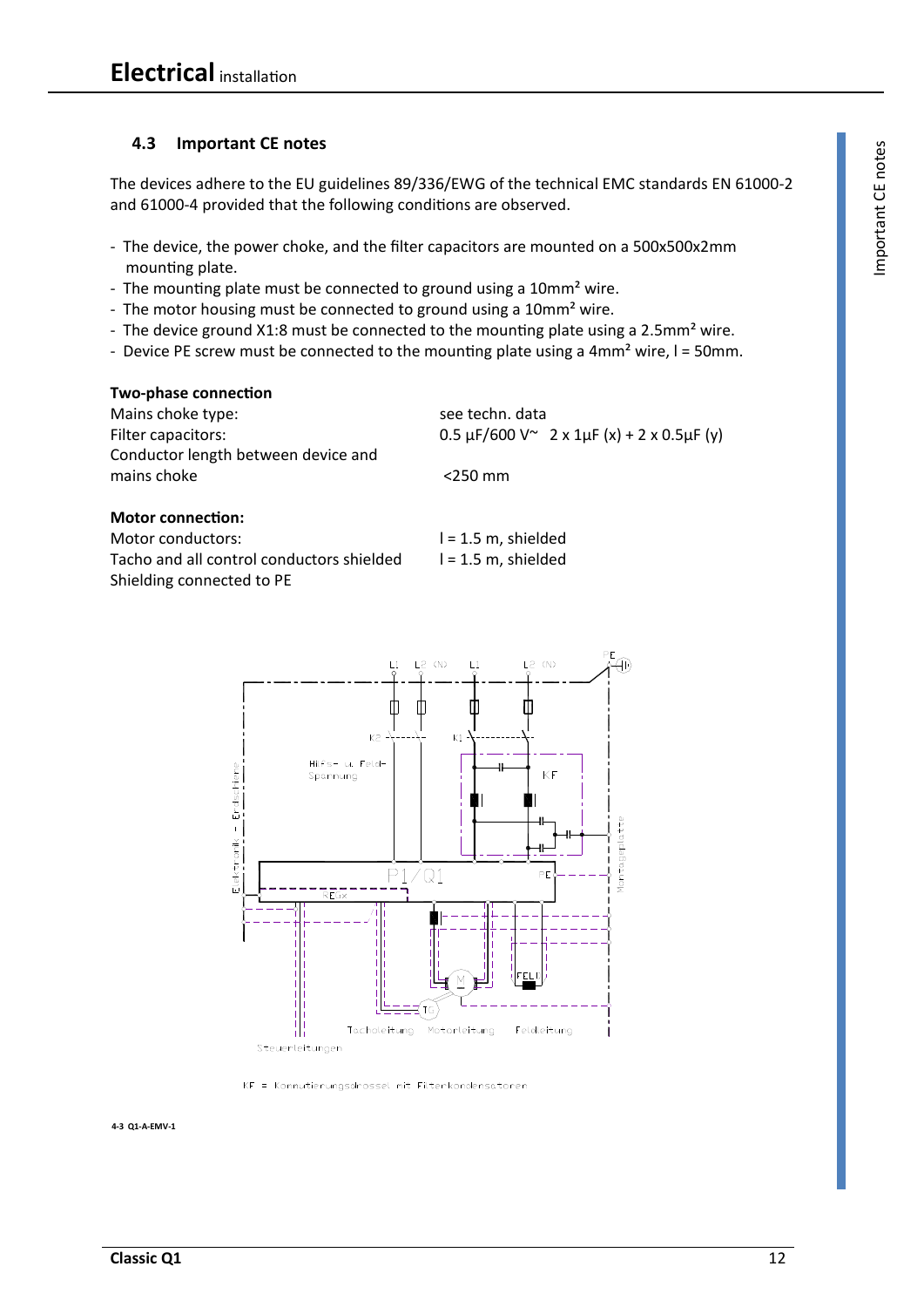#### **4.4 Connections**

The order of the connections to the connector no. or the connection terminals is obligatory. The input and output conductors may be altered or supplemented in accordance with the electrical standards. All further advice is non-obligatory.

#### **Adhere to:**

- Connections and operating instructions
- Local regulations
- EU guideline 89/392/EWG
- VDE and TÜV regulations and Trade body guidelines

The controllers are delivered with an auxiliary voltage input for 230 or 400V~. The current consumption is 0.1 A. The fuses F1 and F2 are rated for field current  $(2.5 A f).$ Auxiliary voltage and field supply are both

connected to the plug-in terminal X5.

The phase position of the auxiliary voltage and the power supply voltage must correspond to each other.

X5:14 corresponds to terminal 15 and X5:17 corresponds to terminal 16.





**4-4 Q1-Q2-Hilfsspannung-1** 

**Observe the type plate / control voltage XXX** 

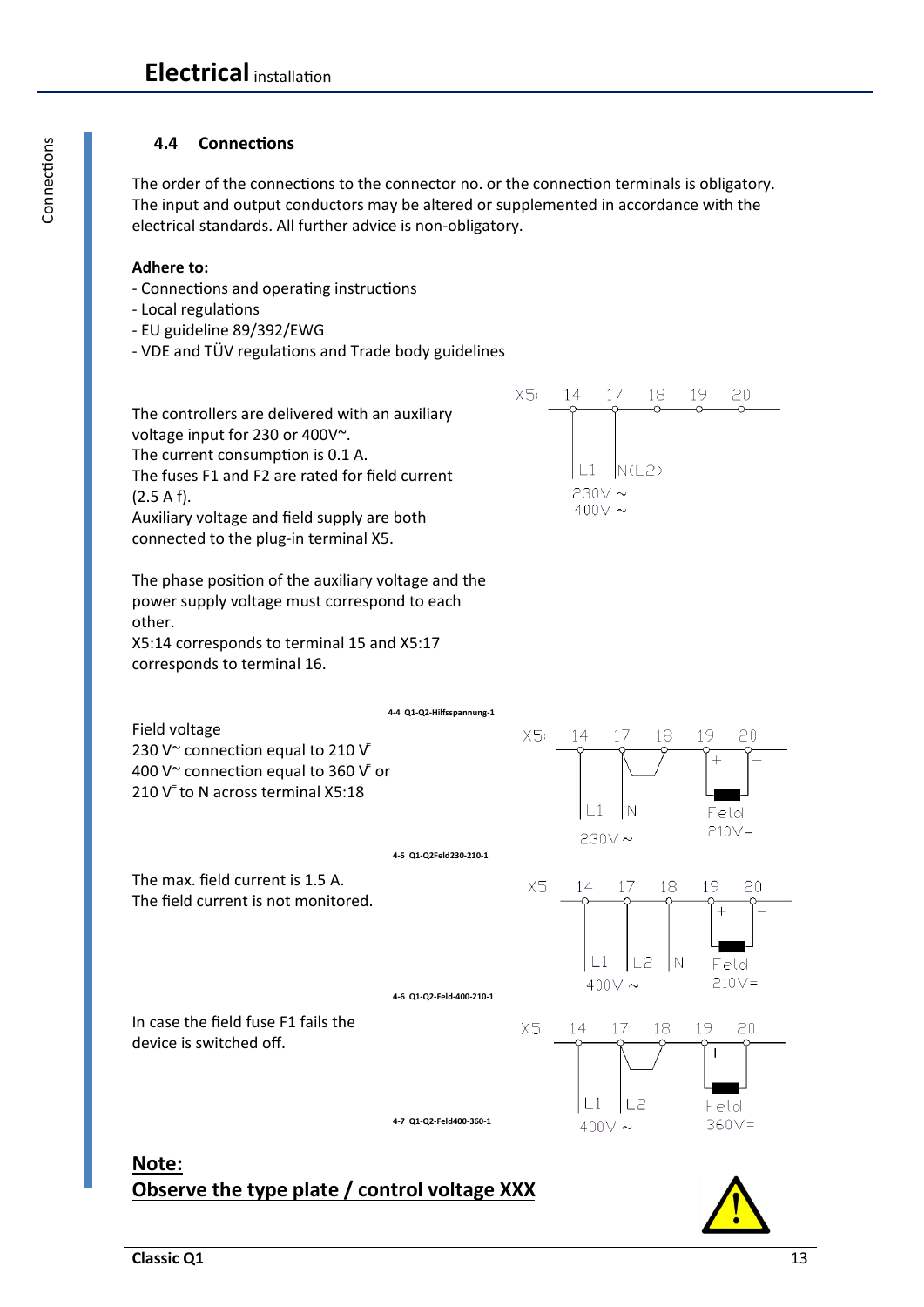#### **4.5 Power connections**

#### **Direct power connection:**

The power connections must be protected by means of fast acting fuses. The power choke inductance must be >200uH.

The phases of the power connection and the auxiliary voltage **must be** equal.

There is an internal watchdog for the power connection. If the power supply or the fuses fail, the device switches off and the BTB contact opens.

#### **Power connection via an auto-transformer:**

Usually an auto-transformer is used. The transformer performance is determined by the permanent current and the secondary voltage. Fast acting fuses F must be installed between the transformer and the control unit.





**4-9 Q1-Netz-Spartrafo-1** 

The fuses are monitored concerning failure via the mains monitoring system. The phases of the transformer voltage and the auxiliary voltage **must be** equal. The contactor contacts before the transformer must be rated according to the starting current of the transformer.

Protect the transformer by means of slow fuses.

#### **Important:**

For transformer secondary voltages  $<$  230 V $\sim$  the resistors R2 and R3 of the power section must be adapted in the factory.

# **Specification on order: Transformer voltage**

#### **Operation with a 60Hz current supply:**

When operating with a mains frequency of 60Hz the contacts 1 and 2 of the DIP-switch S3 must be set to ON.



ទី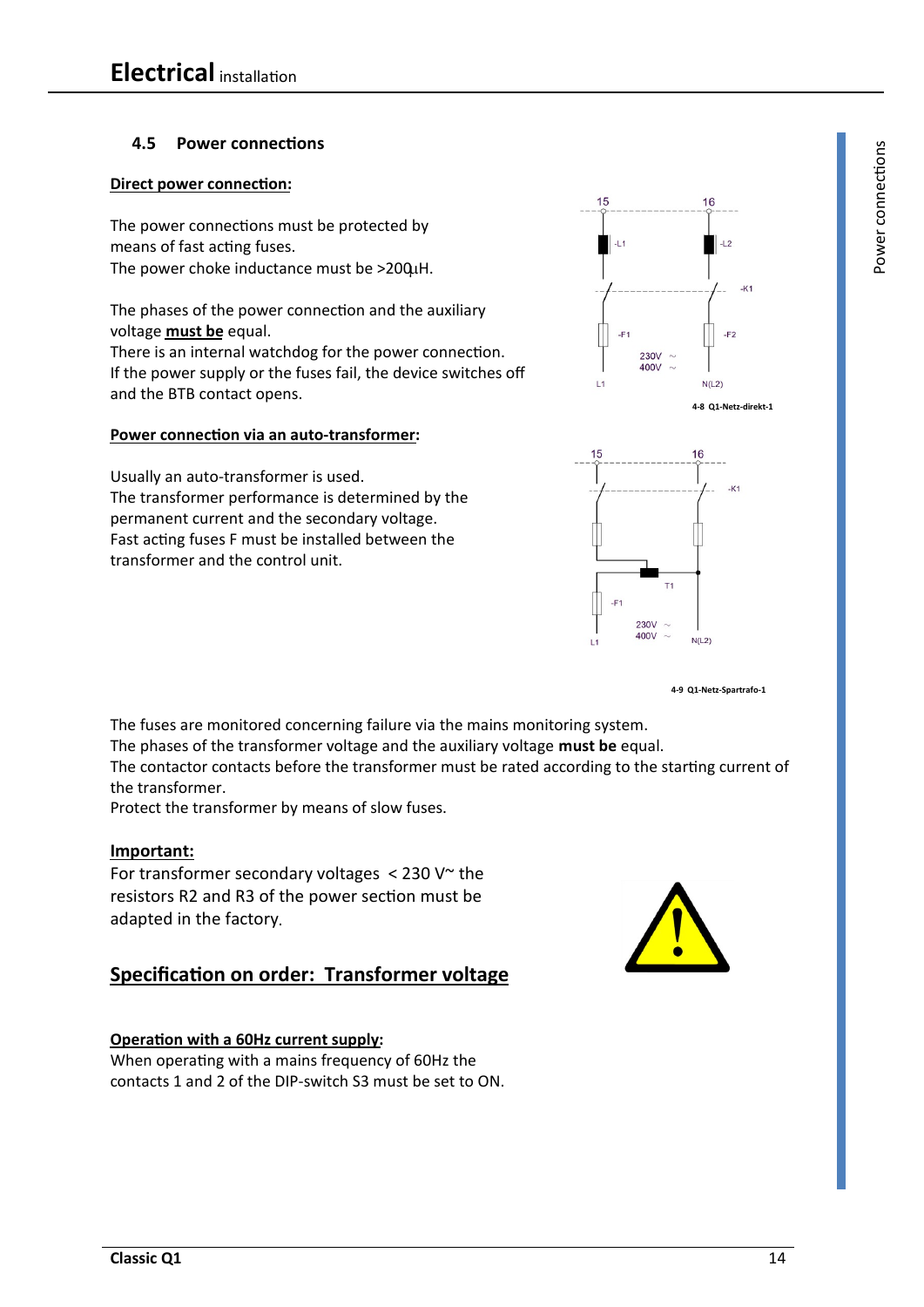#### **4.6 Motor connection**



| <b>Conductor cross-section (minimal)</b> |                 |  |   |    |
|------------------------------------------|-----------------|--|---|----|
| Type current                             |                 |  |   | 40 |
| Mains power supply                       | mm <sup>2</sup> |  |   |    |
| Motor connection                         | mm <sup>2</sup> |  | ـ |    |

A fuse F must be installed in the armature circuit. This fuse must be monitored and in case of failure the control unit must be disconnected from the power supply.

#### **Switching in the armature circuit**

- DC circuit disconnected from the mains

- Enable disabled

# **Caution:**

In case of incorrect switching >>> switch-off arc Mains failure– Brake resistor Break contact of the mains contactor K1 Dimension Resistance RNB = max. armature voltage/2x type current **Braking effect only when the field is excited!**

## **Important:**

The power lines must be shielded and laid separately from the control lines! Electromagnetic interferences >>> see CE notes



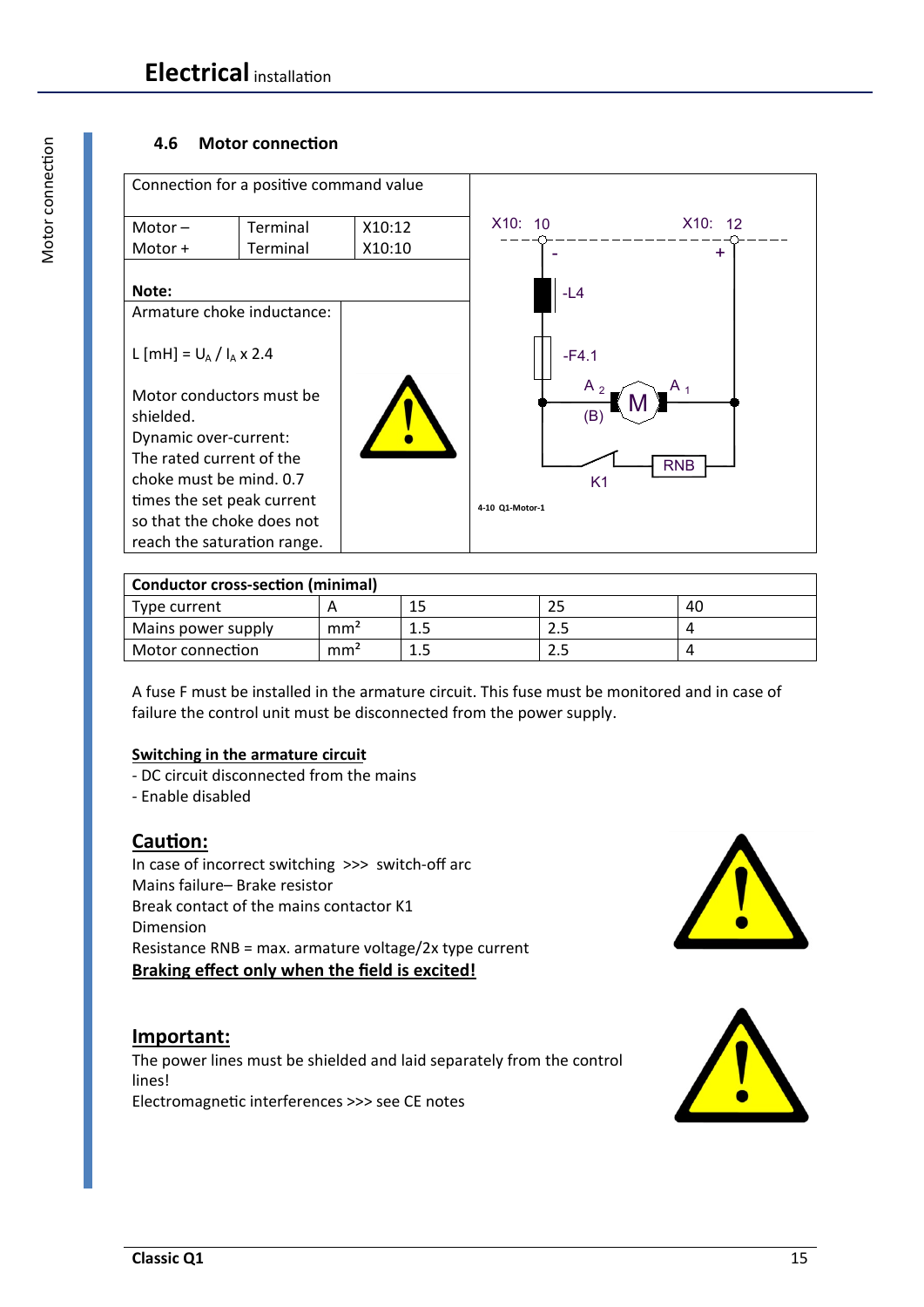#### **4.7 Actual value connection l Tacho control**  Suitable actual value encoders - DC tacho generators - Brushless tachogenerators with evaluation electronics - Incremental encoder with evaluation electronics **Note:** AC or three-phase current tachos with rectification are not suitable. Connection Tacho line shielded, connect the shield to the device. Tacho lines must be laid separately from the power lines (EMC). Control electronics **(adhere to MANUAL REG)**  For a positive command value Positive tacho X 1:8b Negative tacho X 1:9 Shield X 1:8 X1: + I-8 REGx 8b 9 TG M 10 12

**4-11 Q1-Tachoregelung-1** 

1

**4-12 Q1-Ankerspannungsregelung-1** 

A M

10 X10: 12

#### **Armature voltage control**

For 4Q control with a small control range (up to 1:50) and low demands on accuracy and dynamics it is possible to use the armature voltage as actual value signal.

# **Ground-referenced actual value**

Armature voltage  $>180 \text{ V}$  additional resistors Use the (manufacturer) EXZU-UA1 device.

Fuses 2 x 0.1A directly at the tap of the armature voltage

 $0.14$ 

0.1A  $\top$  A

X10:

(B)

-L4

-F4.1

\* nur bei U >180V \*

 $X1: 8$ 

REGx

**Note: adhere to the MANUAL REG** 

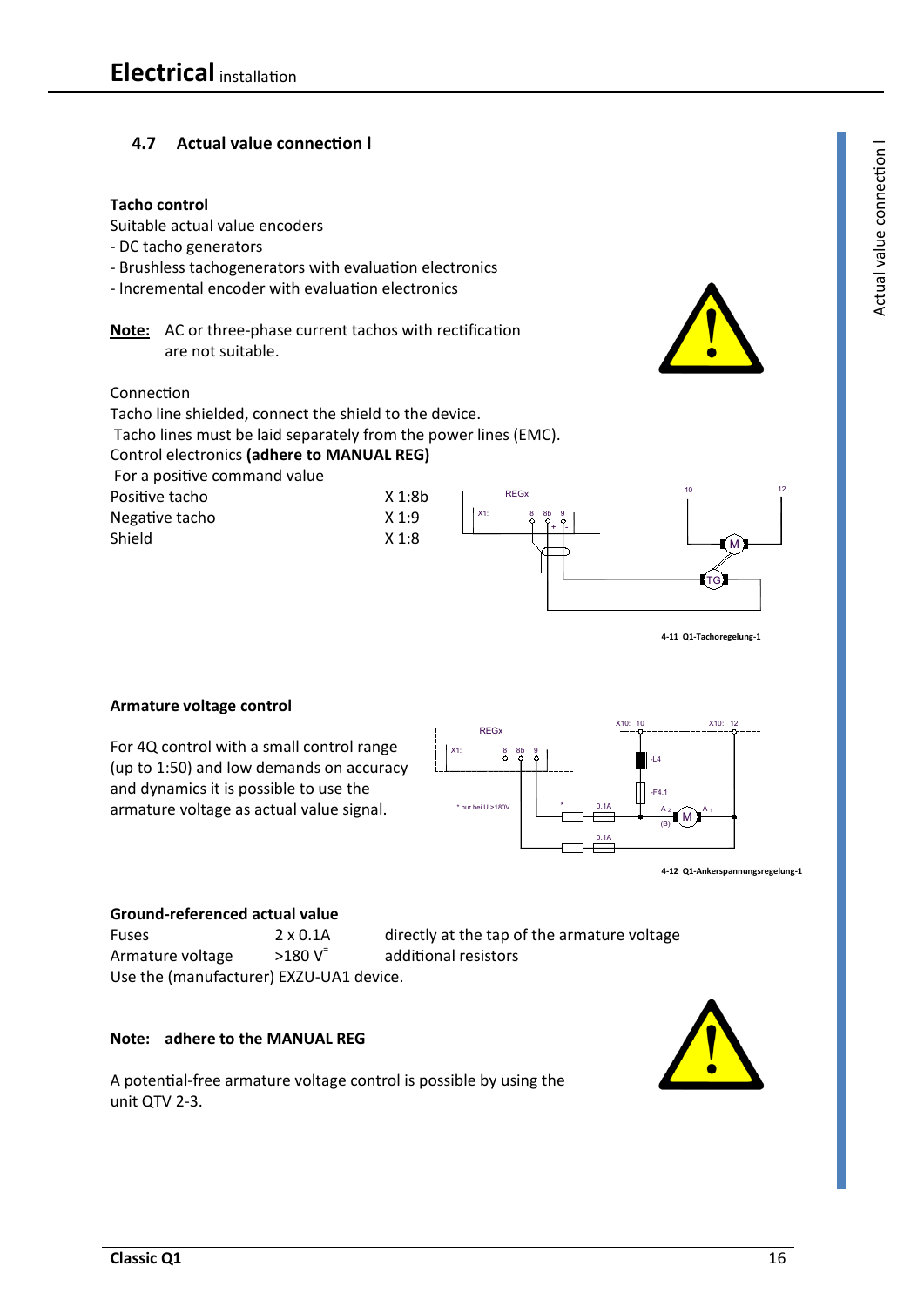# **Settings**

# **5 Settings**

### **5.1 Control parameters of the current controller**

- The current control characteristics of the power sections can adjusted.
- The PI characteristics of the controller RVI-1 is set by the 4-position DIP switch S1.
- The PI characteristics of RVI-2 is set by switch S2.
- All switches are closed on delivery of the devices.
- This corresponds to the position for the lowest armature circuit inductance.
- The proportional amplification can be changed via the contacts 1 and 2.
- The integral time constant can be changed via the contacts 3 and 4



**5-2 Q1-Q2-Schalter-Strom-1** 





#### **Note:**

**Any current controller optimization must be checked by means of an oscilloscope. Measuring point X2 : 111 (REG) against GND** 

**Measured values:** 

**± 2.5 Veff according to type current** 

#### **± 5 Veff according to peak current**

Oscillogram - current adjustment (measured across REG - X2 : 111)



**5-3 Q1-Q2-Oszillogramm-Strom-1** 

 Fig. 1 Optimal adjustment





Fig. 3 Low P-amplification

 Fig. 2 Amplification too high

Some important functions are indicated by LEDs.

Current controller enable (enable) and current command value directions (RVI-1 or RVI-2). The green LEDs indicate the active states.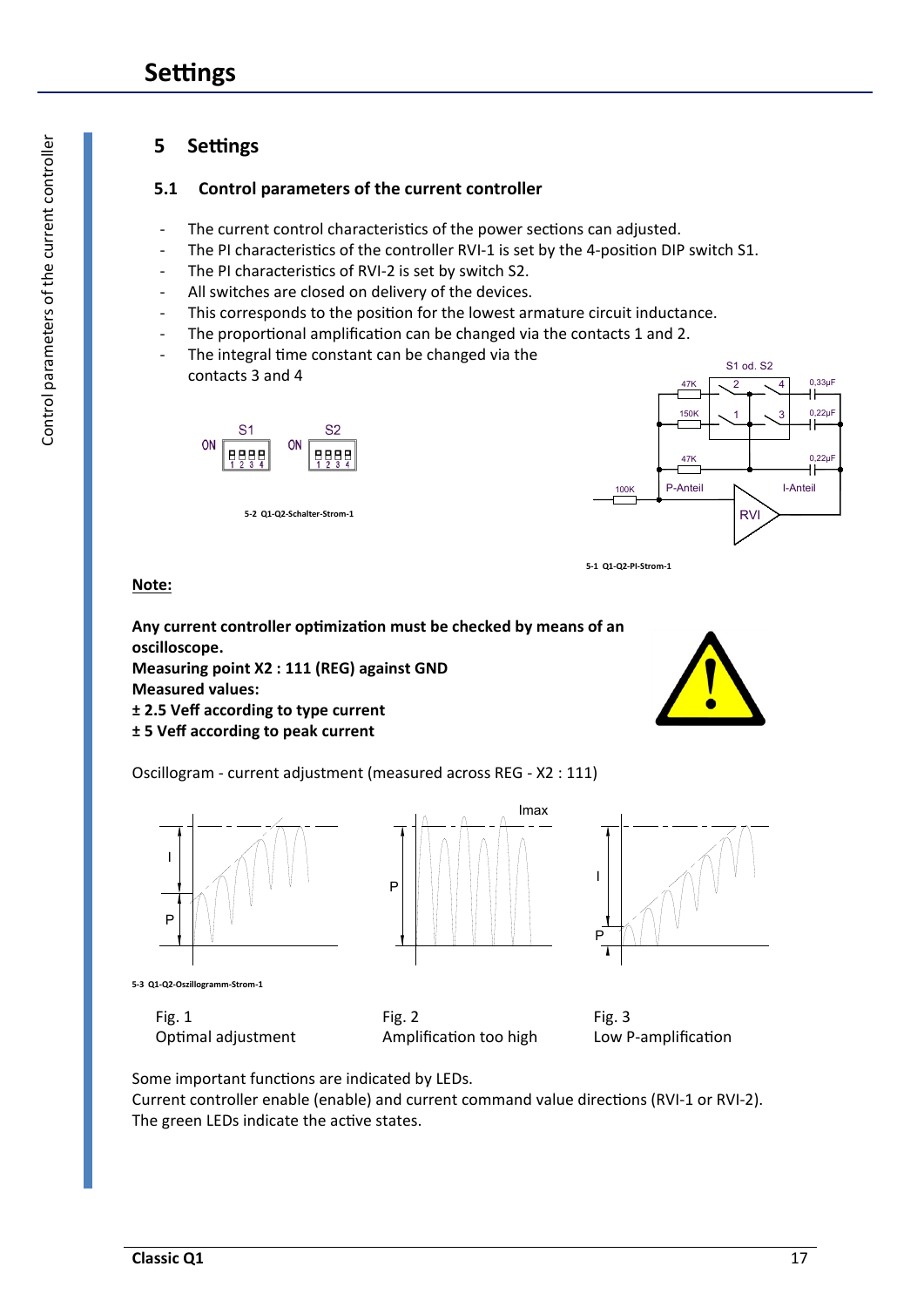#### **5.2 Signals** <sup>s</sup>

| <b>BTB</b> signal | X3:25 | $> +10V$ |
|-------------------|-------|----------|
| Error             | X3:25 | <+10 V   |

Errors Voltage error 24V, 15V, -15V Input fuse defective / undervoltage

In case of errors or failure the power section is immediately internally disabled without delay.

Power measurements

Measuring instruments Multimeter for current and voltage Shunt or clamp-on ammeter  $=$   $\sim$ Measuring errors Mean value >>> Effective value corresponding to the form factor approx. 1 to 5%



**5-4 Q1-Motor-Mess-1** 

Measured values with a positive command value

- Voltage: X10:10 negative X10:12 positive Max. 0.75 x power supply voltage with 400  $V^{\sim}$  >>> 300  $V^{\dagger}$
- Current: Ammeter in the motor circuit 5s 200%, continuously 110% type current



#### Measured values on REGxxx (selectable - see MANUAL REGxx)

| Speed   |  |
|---------|--|
| Current |  |

 $X2:109$   $\pm 5$  V or  $\pm 10$  V for  $\pm 100\%$  speed  $X2:111$   $±5$  V or  $±10$  V for  $±100%$  type current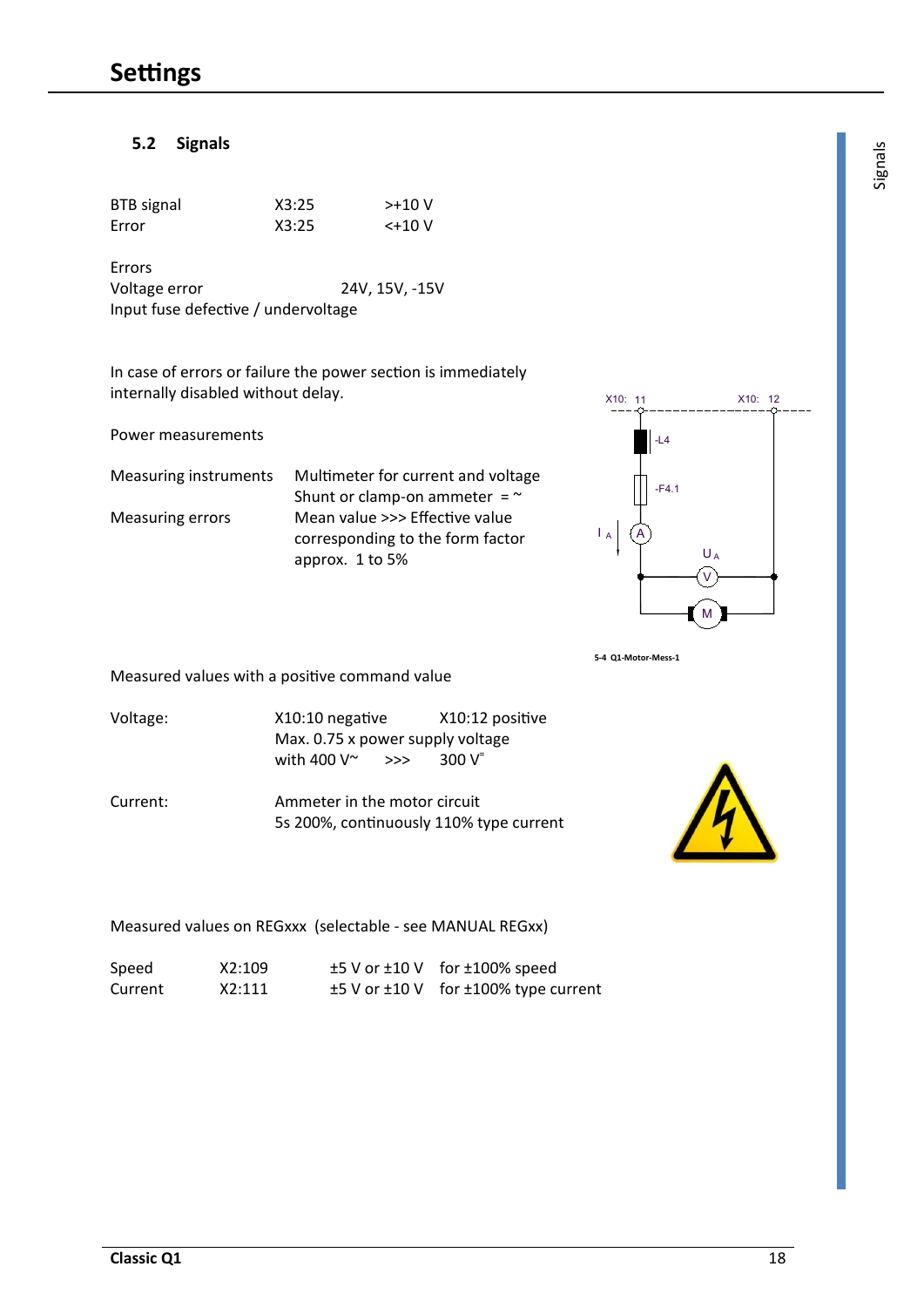#### **5.3 Commissioning Q1 x/x-x with REGxx**

**Check the connections prior to any commissioning. Observe the type plate!** 

#### **Basic power connections Q1**

| Mains connection | Power             | Terminal | X10:15, X10:16                 |
|------------------|-------------------|----------|--------------------------------|
| Mains connection | Auxiliary voltage | Terminal | X5:14, X5:17                   |
|                  | Field             | Terminal | X5:18                          |
| Mains connection | A1/A2             | Terminal | X10:10, X10:12                 |
| Motor connection | F1/F2             | Terminal | X5:19, X5:20                   |
| Field connection | PF                |          | Earth screws PE on the housing |

#### **Basic control connections REGxx**

| Enable        | Contact between X1:3 and X1:4 |           |
|---------------|-------------------------------|-----------|
| Command value | Signal X1:6                   | GND X1:8a |
| Actual value  | Signal X1:9                   | GND X1:8b |
| Shields       | X1:8                          |           |

#### **Control electronics REGxx**

| S4         | P-ampl.            | Position 4      |
|------------|--------------------|-----------------|
| S5         | I-comp.            | Position 4      |
| S8         | D-ampl.            | Position 8      |
| S9         | Actual value       | Position 8      |
| 11         | Peak current       | 10%             |
| 12         | Peak current       | 10%             |
| ID         | Continuous current | 100%            |
| ХP         | Amplification      | 50%             |
| <b>INT</b> | Integrator         | Left full scale |
| nmax       | Speed              | Left full scale |
| Offset     | Offset             | 50%             |
|            |                    |                 |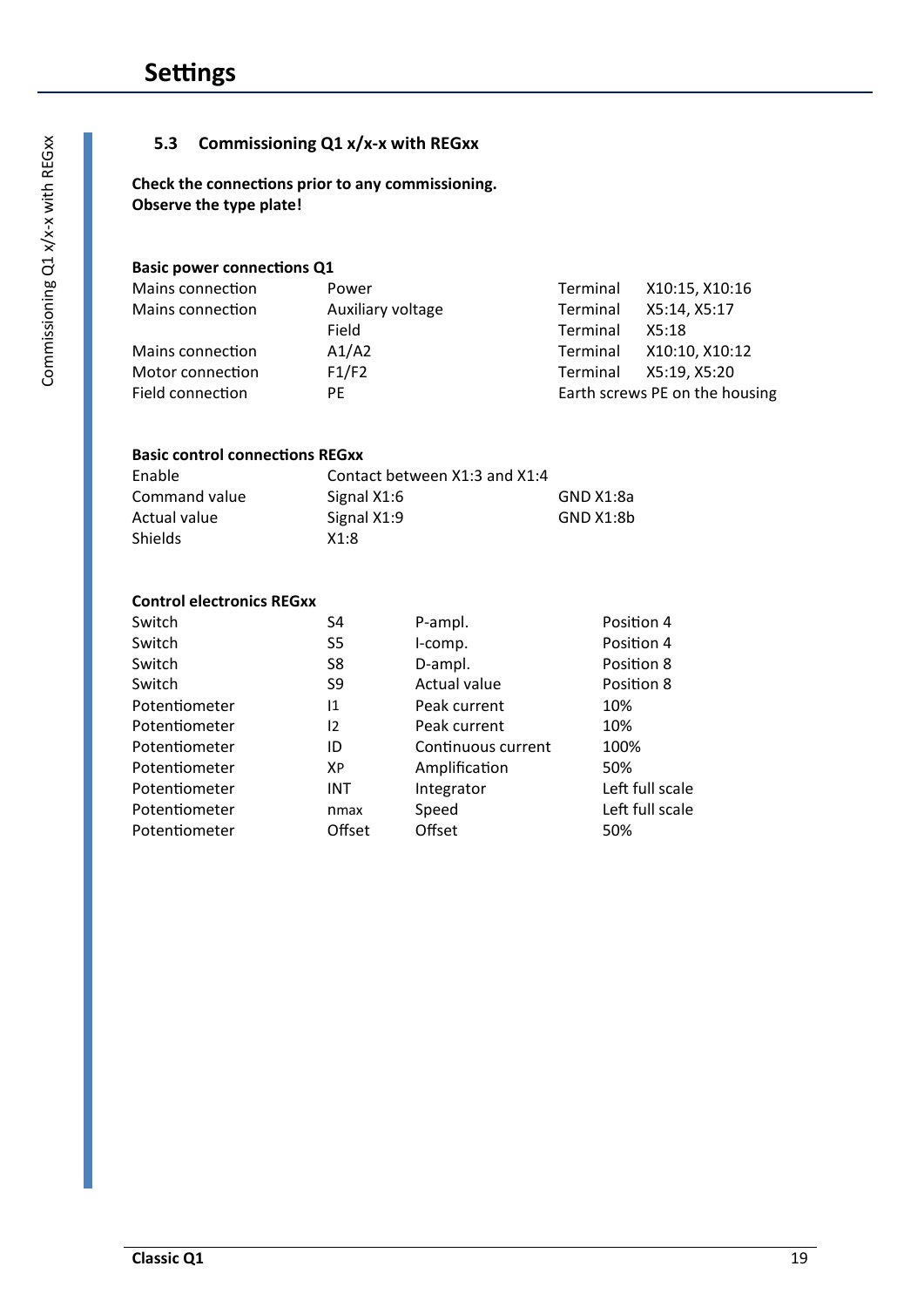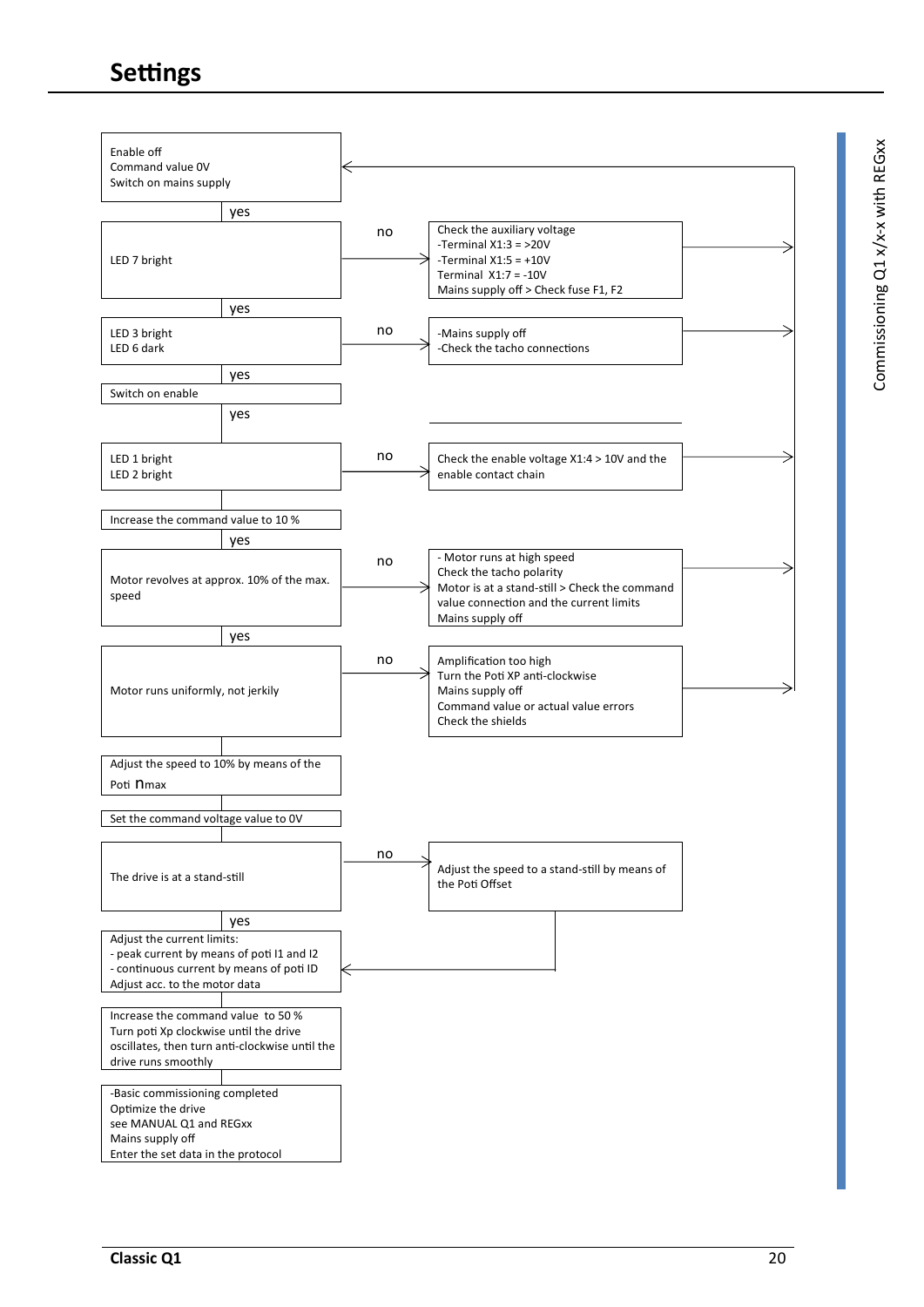# **5.4 Protocol (commissioning)**

| <b>Customer</b>        |                                 |              |                | Machine no.  |                                |
|------------------------|---------------------------------|--------------|----------------|--------------|--------------------------------|
| <b>Device</b>          |                                 |              |                | Serial no.   |                                |
| <b>Control voltage</b> |                                 | $[V^{\sim}]$ |                |              |                                |
| Power supply voltage   |                                 | $[V^{\sim}]$ |                |              |                                |
| <b>Field voltage</b>   |                                 | $[V=]$       |                |              |                                |
|                        |                                 |              |                |              |                                |
| <b>Inputs REGxx</b>    |                                 |              |                |              |                                |
| Enable                 |                                 | Contact?     |                | Voltage [V=] |                                |
| Command value          |                                 | <b>Type</b>  |                | Voltage [V=] |                                |
|                        | Command value supplement        | <b>Type</b>  |                | Voltage [V=] |                                |
| Current command value  |                                 |              | Imax1 external | Voltage [V=] |                                |
| Current command value  |                                 |              | Imax2 external | Voltage [V=] |                                |
|                        | Speed controller REGxx settings |              |                |              |                                |
| <b>Switch position</b> |                                 |              |                |              |                                |
| Tacho adjustment       |                                 |              | S <sub>9</sub> |              |                                |
| P-term                 |                                 |              | S <sub>4</sub> | Position     |                                |
| I-term                 |                                 |              | S <sub>5</sub> | Position     |                                |
| D-term                 |                                 |              | S <sub>8</sub> | Position     | REG5 - Schotax<br>$\mathbf{1}$ |
|                        |                                 |              |                |              |                                |
| <b>Poti positions</b>  |                                 |              |                |              |                                |
| Speed                  |                                 | <b>n</b> max | P <sub>4</sub> | Position     |                                |
| Peak current           |                                 | Imax1        | P <sub>5</sub> | Position     | $\vert_0$ .                    |
| Peak current           |                                 | Imax2        | <b>P6</b>      | Position     |                                |
| Continuous current     |                                 | ID           | P7             | Position     | REG5 - Poti 1                  |
| Integrator             |                                 | <b>INT</b>   | P1             | Position     |                                |
| Amplification          |                                 | Xp           | P <sub>3</sub> | Position     |                                |
| IxR compensation       |                                 |              | P <sub>2</sub> | Position     | REG5 - Poti 2                  |
| <b>DIP switch</b>      |                                 |              |                |              |                                |
| ON                     |                                 | No.          |                |              |                                |
| <b>OFF</b>             |                                 | No.          |                |              |                                |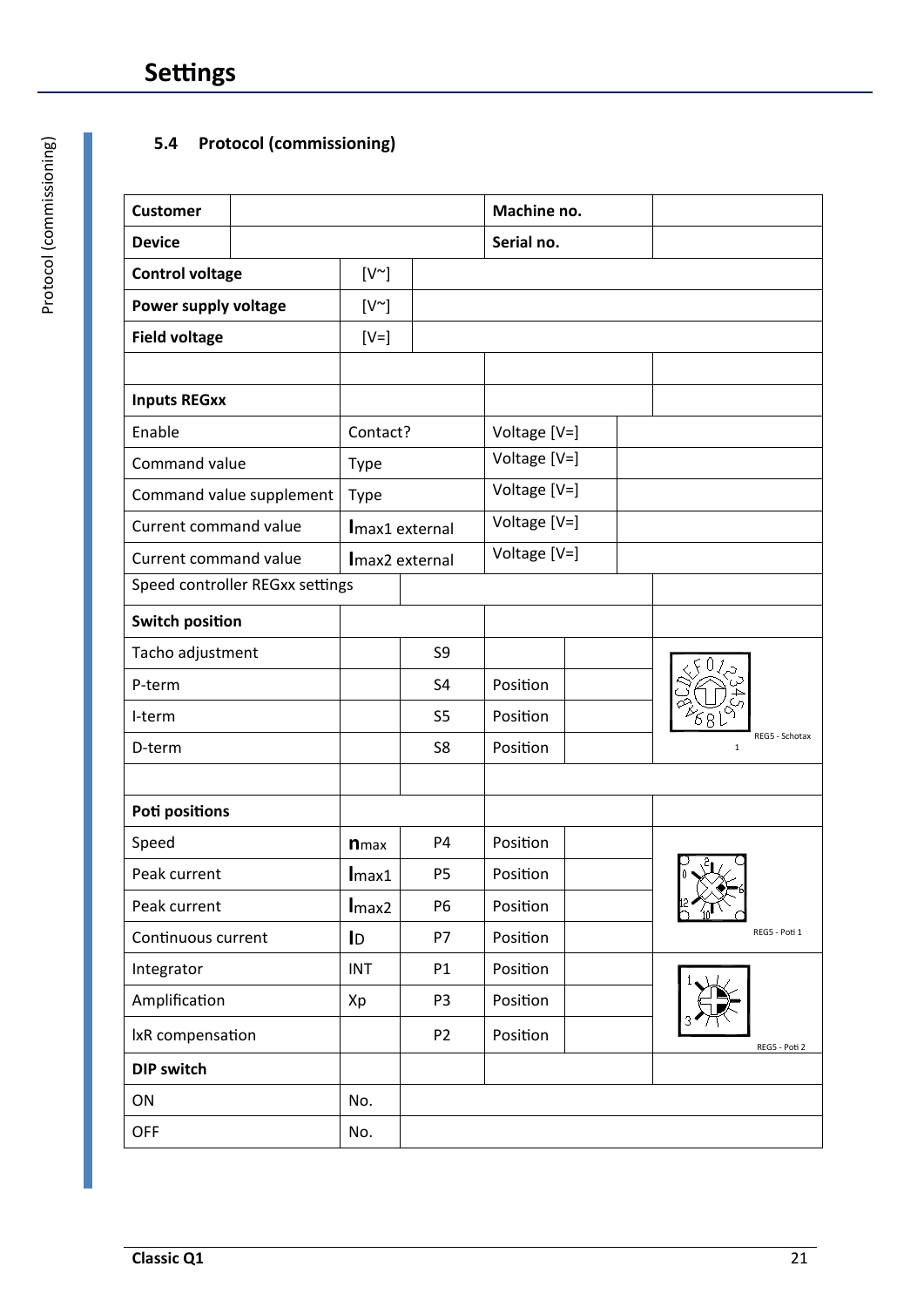| <b>Current controller setting</b>    |               |                    |  |
|--------------------------------------|---------------|--------------------|--|
| P-amplification                      | DIP-switch    | S1 and S2          |  |
| $S1 / S2 - \text{contact} 1$ and 2   |               |                    |  |
| I-component                          |               |                    |  |
| $S1 / S2$ – contact 3 and 4          |               |                    |  |
| 50/60 Hz                             | DIP-switch S3 |                    |  |
|                                      | 1+2 ON (60Hz) | 1+2 OFF (50Hz)     |  |
|                                      |               |                    |  |
| <b>Measured values Qxx-REGxx</b>     |               |                    |  |
| Armature voltage                     | max.          | $[V=]$             |  |
| Armature current                     | peak          | $[A=]$             |  |
| Armature current                     | continuous    | $[A=]$             |  |
| Tacho voltage                        | max.          | $[V=]$             |  |
| Acceleration                         | X4:16         | [V/ms]             |  |
| Integrator                           | X4:14         | [V/ms]             |  |
|                                      |               |                    |  |
| <b>Motor data</b>                    |               |                    |  |
| Type plate data                      |               |                    |  |
| Manufacturer                         |               |                    |  |
| <b>Type</b>                          |               | Serial no.         |  |
| Motor voltage [V=]                   |               | Motor current[A=]  |  |
| Field voltage [V=]                   |               | Field current [A=] |  |
|                                      |               |                    |  |
| Tacho voltage [V/min <sup>-1</sup> ] |               | Tacho type         |  |
| Brake [V]                            |               | Fan [V]            |  |
| Rated speed [U/min]                  |               |                    |  |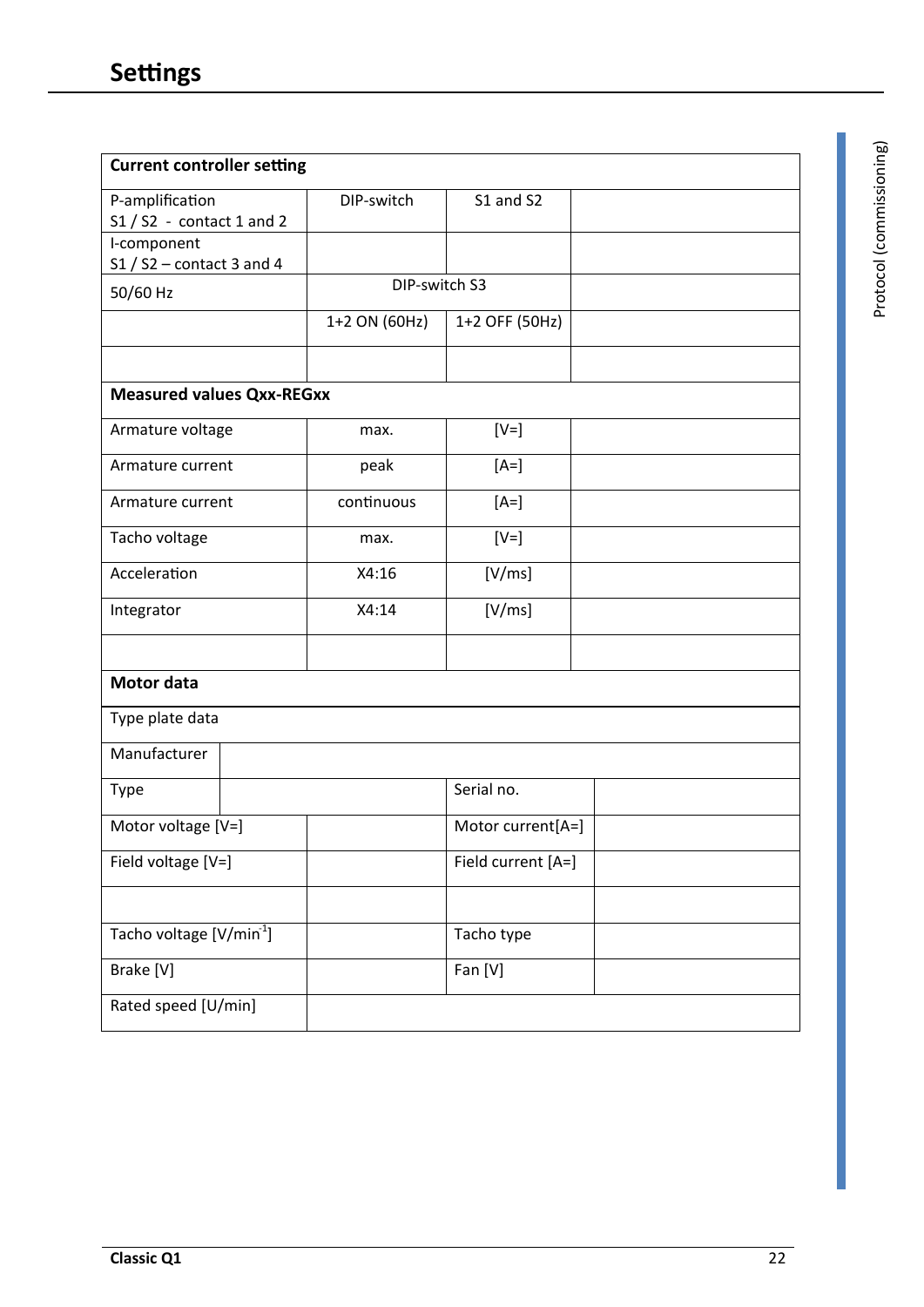# **6 Troubleshooting**

## **6.1 Troubleshooting**

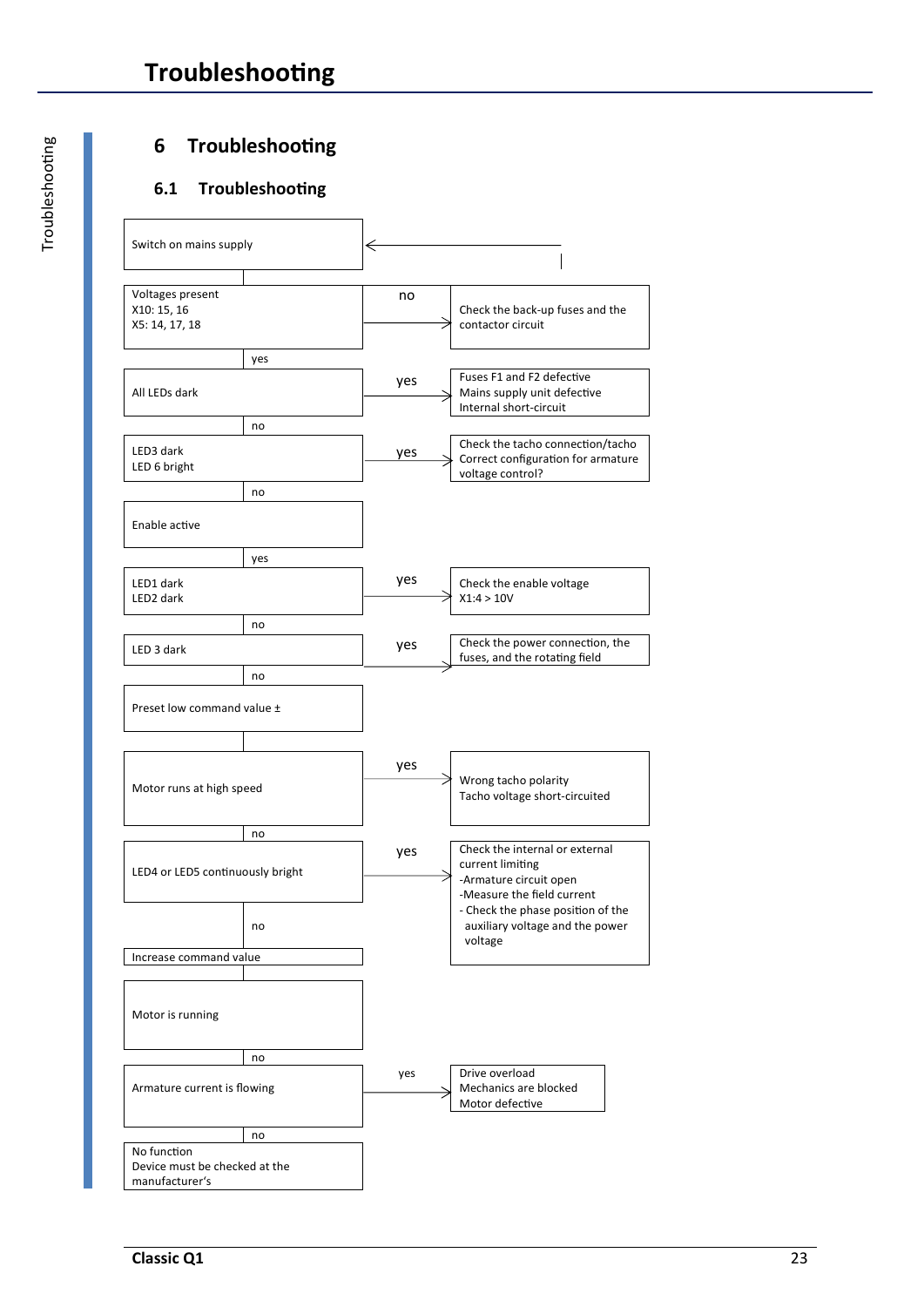# **6.2 Functional errors**

| <b>Functional errors</b> |                                                             |  |  |  |
|--------------------------|-------------------------------------------------------------|--|--|--|
| Error                    | Cause                                                       |  |  |  |
|                          | Incorrect mains supply connection or motor connection       |  |  |  |
|                          | Fuses are tripped                                           |  |  |  |
| Motor is not running     | Missing enable or command value                             |  |  |  |
|                          | Current limit too low                                       |  |  |  |
|                          | <b>Missing BTB</b>                                          |  |  |  |
|                          | Wrong polarity of the actual value (tacho armature voltage) |  |  |  |
|                          | Values of the tacho switch S9 too low                       |  |  |  |
| Motor is running at high | Command value too high                                      |  |  |  |
|                          | for armature voltage control                                |  |  |  |
| speed                    | Field current too low                                       |  |  |  |
|                          | The fuse of the armature voltage feedback are tripped       |  |  |  |
|                          | Mechanical tacho failure                                    |  |  |  |
| Motor is not running     | Tacho fault                                                 |  |  |  |
| smoothly                 | Speed controller amplification too high or too low          |  |  |  |
|                          | Incorrect PID parameter                                     |  |  |  |
|                          | Command value fault                                         |  |  |  |
|                          | Current controller amplification too high or too low        |  |  |  |
|                          | -Current limits to low                                      |  |  |  |
| Motor has no torque      | -Field current too low/motor demagnetized                   |  |  |  |
|                          | -Mechanical overload of the drive                           |  |  |  |